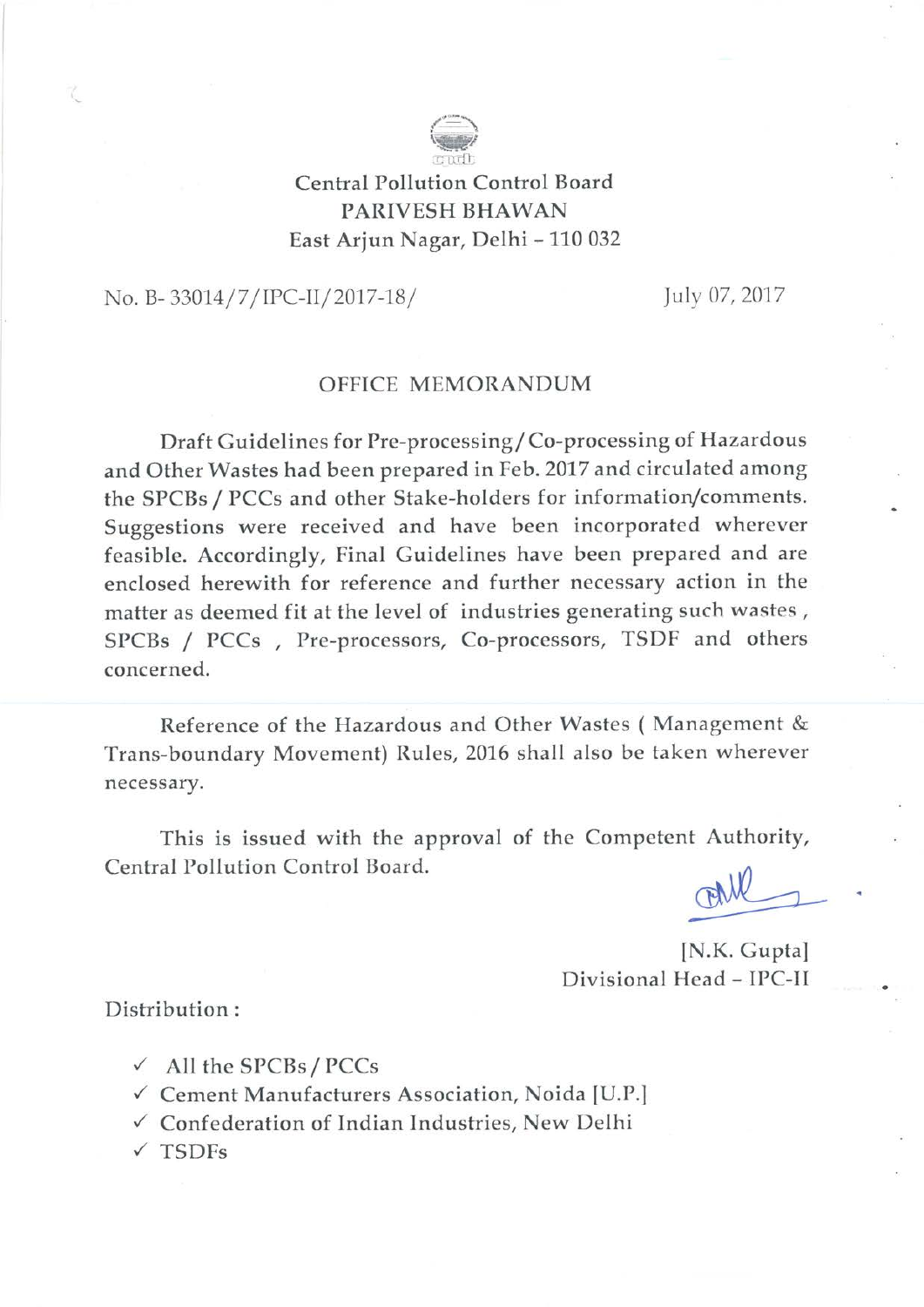



July, 2017

**Central Pollution Control Board (Ministry of Environment, Forest & Climate Change, Government of India) Parivesh Bhawan, East Arjun Nagar, Shahdara, Delhi – 110032**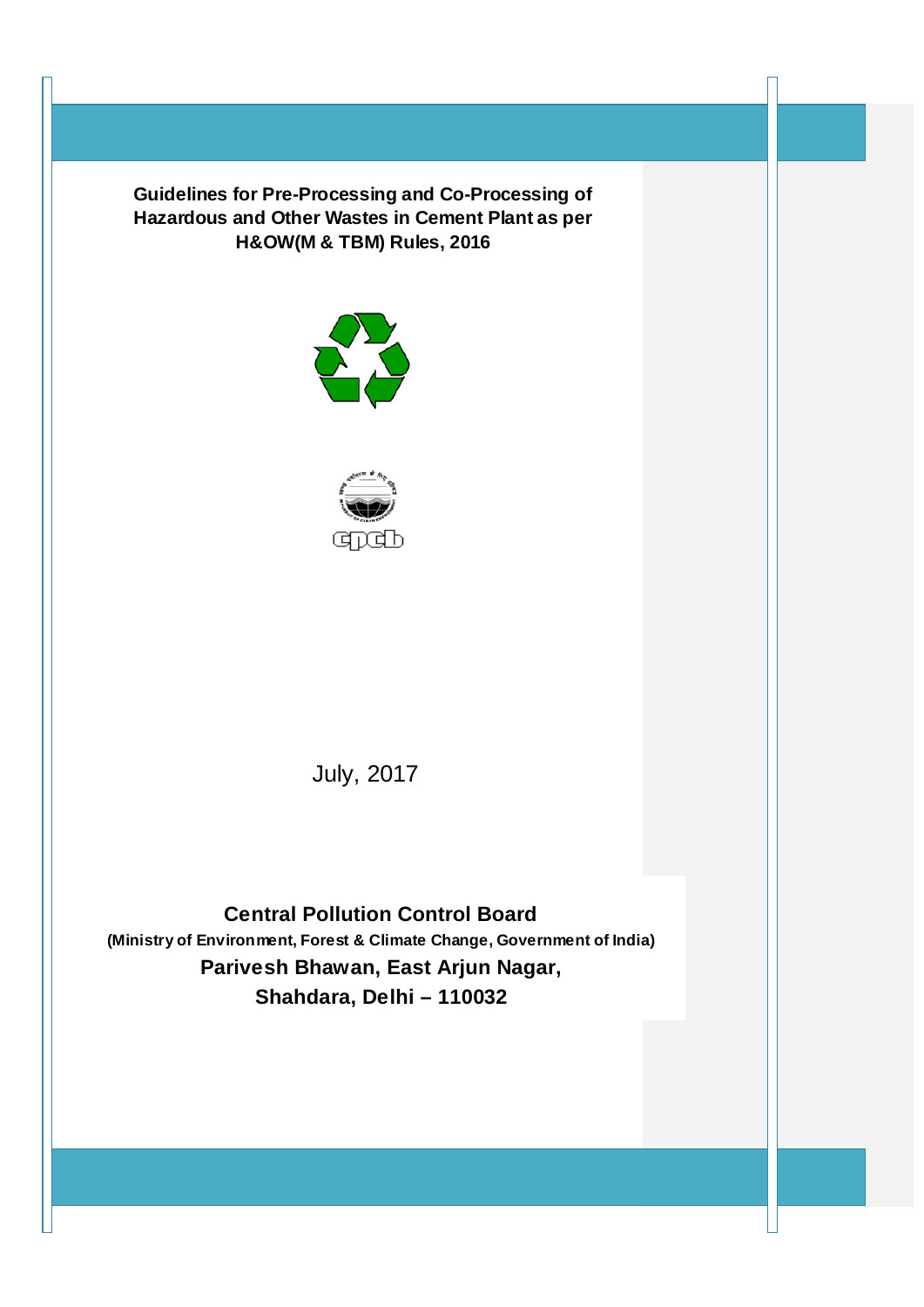# **CONTENTS**

| 1.0 | <b>Background</b>                          | 3       |
|-----|--------------------------------------------|---------|
| 2.0 | <b>Benefits of Co-processing</b>           | 5       |
| 3.0 | Authorisation for co-processing            | 5       |
| 4.0 | <b>Trial Runs</b>                          | 7       |
| 5.0 | <b>Standard Operating Procedure</b>        | 8       |
| 6.0 | Pre-processing of wastes for co-processing | $12 \,$ |
| 7.0 | Co-processing of wastes in cement kiln     | 14      |
| 8.0 | <b>Emission Standards</b>                  | 16      |
| 9.0 | Procedure for obtaining authorisation      | 18      |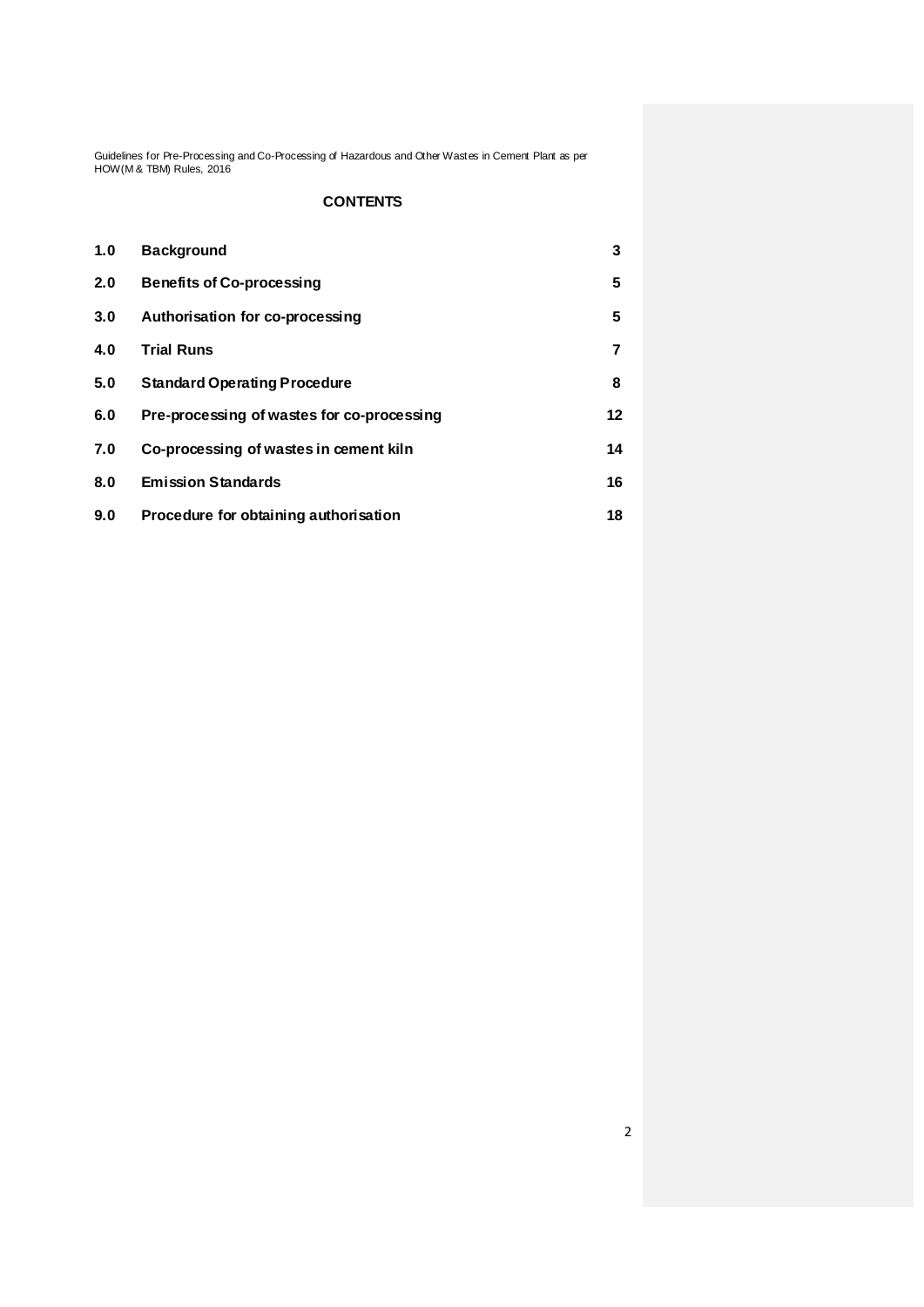# **1.0 Background:**

The rules notified in the year 2016 on management of Hazardous and Other Wastes, outlines the hierarchy of wastes management, wherein, prevention, minimization, reuse, recycling, recovery, utilisation including pre-processing and co-processing was envisaged prior to considering the option of disposal through incineration or secured landfilling.

Substantial factions of the industrial, commercial, domestic and other wastes contain materials that have the potential for use as an alternative raw material or as a supplementary fuel for energy recovery. The current waste generation scenario in India is as follows.

- About 7.4 Million tonnes of hazardous wastes is annually generated in India, out of which around 3.98 Million tonnes is recyclable and can be used for resource or energy recovery.
- About 65 Million TPA of MSW is generated in the country which contains about 15-20 % of non-recyclable Segregated Combustible Fraction (SCF) which can be utilized for energy recovery.
- About 200 million tonnes of non-hazardous wastes of industrial origin also gets generated in the country such as fly-ash, pyro-metallurgical slags, sludge from WTPs, dried sewage sludge, Plastic & other packaging materials, date expired and off-specification FMCGs materials and food & kindred products, used pneumatic tyres, etc. having potential for resource or energy recovery.
- Large quantity of agro-wastes that do not have potential to be used as cattle feed etc.

Environmentally sound utilization of wastes for resource or energy recovery can be practiced in various industrial processes. However, utilization by coprocessing in cement Kiln is considered as an effective and sustainable option. There is dual benefit in co-processing of wastes in cement kilns, in terms of utilizing the waste as a supplementary fuel as well as an alternative raw material

The production of cement in India is about 300 Million Tons per annum, for which estimated coal and raw material (Lime stone, Iron ore, Clay, Bauxite etc.) requirement are 50 Million Tons per annum and 450 Million Tons per annum, respectively. The country, therefore, has vast potential to utilize large quantum of wastes such as non-recyclable hazardous & other wastes, segregated combustible fractions from MSW or Municipal Solid Wastes (MSW) based Refuse Derived Fuel (RDF), non-hazardous industrial wastes, plastics wastes, tyre wastes, non-usable bio-mass etc. as an alternative fuel and raw material (AFR) in cement kilns. Such utilization would help in recovering energy and material value present in them thereby reducing the consumption of primary fossil fuels and raw materials. Utilising these materials as AFRs will also reduce large quantity of GHG emissions of the country which is in line with our commitment made in the Paris agreement.

Many trial runs for co-processing of different kind of hazardous and other wastes in cement kiln have been conducted as per the technical support provided by CPCB since the year 2005. These wastes have been permitted by CPCB and then authorized by SPCBs to implement regular co-processing in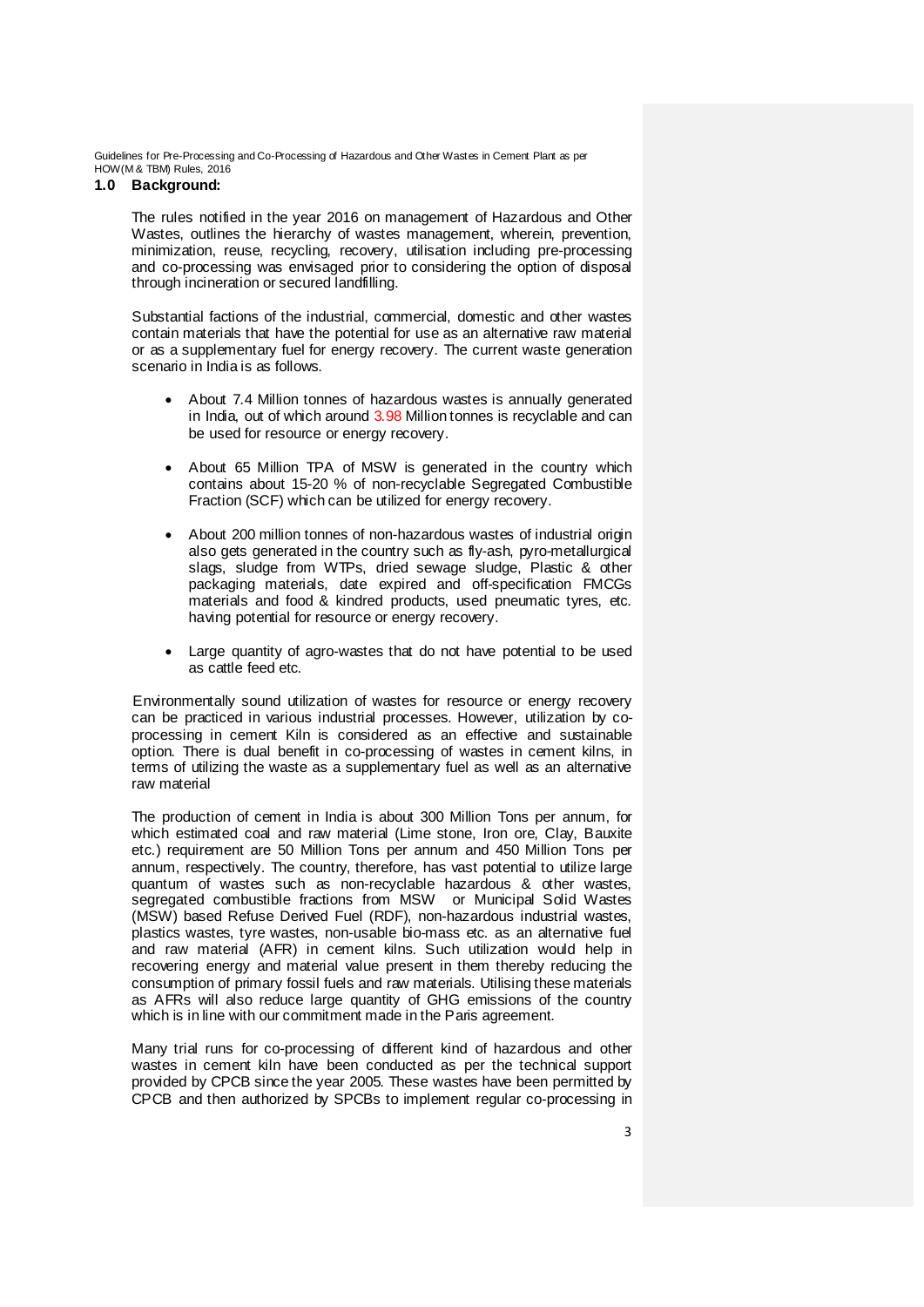various cement kilns under Rule 11 of the Hazardous Waste (Management, Handling and Transboundary Movement) Rules, 2008. CPCB has also published guidelines on co-processing of wastes in cement plants in the year 2010.

Subsequently, these rules have been superseded with re-notification vide GSR 395 (E) dated 04.04.2016 as the Hazardous and Other Wastes (Management and Trans-boundary Movement) Rules, 2016 (HOWM Rules 2016).

The Rule 9 of the HOWM Rules 2016 is reproduced below:

*"Utilisation of hazardous and other wastes.-(1) The utilisation of hazardous and other wastes as a resource or after pre-processing either for co-processing or for any other use, including within the premises of the generator (if it is not part of process), shall be carried out only after obtaining authorization from the State Pollution Control Board in respect of waste on the basis of standard operating procedures or guidelines provided by the Central Pollution Control Board.*

*(2) Where standard operating procedures or guidelines are not available for specific utilisation, the approval has to be sought from Central Pollution Control Board which shall be granting approval on the basis of trial runs and thereafter, standard operating procedures or guidelines shall be prepared by Central Pollution Control Board:*

*Provided, if trial run has been conducted for particular waste with respect to particular utilization and compliance to the environmental standards has been demonstrated, authorization may be granted by the State Pollution Control Board with respect to the same waste and utilisation, without need of separate trial run by Central Pollution Control Board and such cases of successful trial run, Central Pollution Control Board shall intimate all the State Pollution Control Board regarding the same.*

*(3) No trial runs shall be required for co-processing of waste in cement plants for which guidelines by the Central Pollution Control Board are already available; however, the actual users shall ensure compliance to the standards notified under the Environment (Protection) Act,1986 (29 of 1986), for cement plant with respect to co-processing of waste:*

*Provided that till the time the standards are notified, the procedure as applicable to other kind of utilisation of hazardous and other waste, as enumerated above shall be followed."*

The above provisions have prompted CPCB to bring out these revised guidelines to facilitate SPCBs/PCCs to grant authorisation for utilization of different kinds of wastes, including Hazardous & other wastes, as AFRs through co-processing in cement kilns in an environmentally sound manner.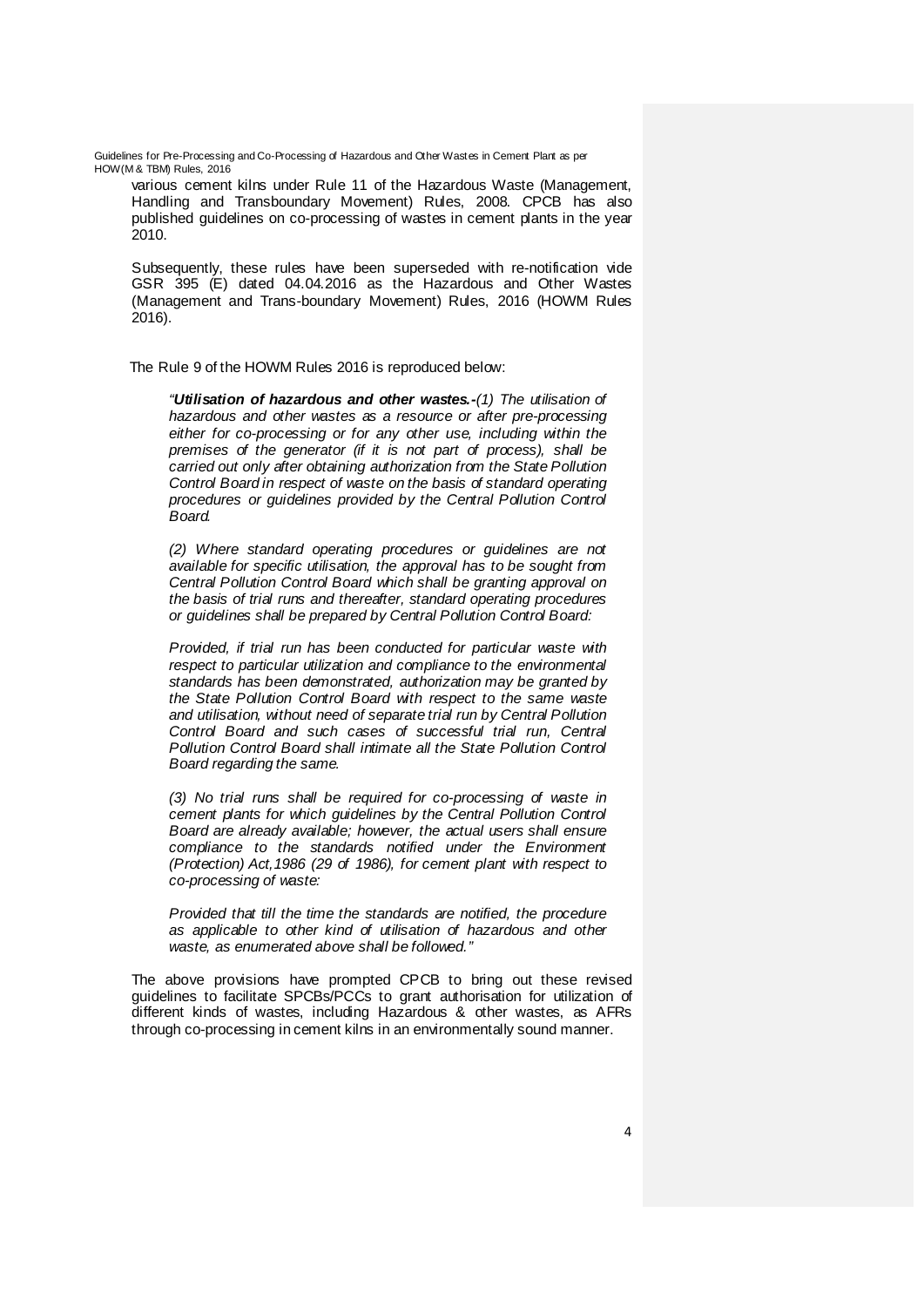# **2.0 Benefits of Co-processing:**

Co-processing in cement kiln is considered as environmentally sustainable option for the management of different kinds of wastes including hazardous and other wastes. In co-processing, these wastes are not only destroyed at a higher temperature of up to  $1450^{\circ}$ C and long residence time during which its inorganic content gets fixed with the clinker and becomes part of cement apart from using the energy content of the wastes, thus no residues are left. While in case of incineration, the residual ash requires to be land filled as hazardous waste. Further the acidic gases, if any generated during co-processing gets neutralized in the large alkaline environment available within the kiln system. This phenomenon also reduces the non-renewable resources requirement such as coal and lime stone etc. Thus the utilization of wastes in cement kilns through co-processing provides a win–win option of waste disposal.

Co-processing of wastes in the cement plants would require a large scale management of Hazardous and other wastes. This would mean that a large quantum of waste will be received, stored, handled and pre-processed in the cement plants or TSDFs or stand-alone pre-processing facilities so as to make an homogenised mixture of wastes suitable for co-processing in the cement kilns. This waste mix would get prepared from different kinds of wastes such as the ones listed in HOWM Rules, 2016 and also those which are not listed like SCF, RDF, plastic & other packaging wastes, tyre chips, non-hazardous industrial wastes, biomasses, agro-wastes (which are not suitable for use as cattle feed), non recyclable materials from ware houses such as date expired or off-specification FMCG, food & kindred and other products, etc. Further it may require installation of different systems for feeding such homogenised mixtures into cement kilns. Fig 1 given in Annexure 1 provides an overview of the pre-processing of the waste in a facility and co-processing in cement kiln.

Hence, there is a need to define appropriate methodology with which, necessary authorization can be granted by SPCBs to cement plants or preprocessing facilities apart from TSDFs for collection, transportation, receipt, storage, handling & pre-processing of wastes and also for co-processing operation in cement kilns.

#### **3.0 Authorization for pre-processing and/or co-processing:**

As per HOWM Rules, 2016, utilisation of hazardous and other wastes for coprocessing or for any other use shall be carried out only after obtaining authorization from the State Pollution Control Board in respect of waste on the basis of standard operating procedures or guidelines provided by the Central Pollution Control Board.

Further, no trial runs would be necessary for grant of authorisation for coprocessing of wastes in cement kilns since Ministry of Environment, Forests and Climate Change has notified the Emission Standards for co-processing of wastes in cement kiln vide GSR No. 497 (E) dated 10.5.2016 under the Environment (Protection) Rules, 1986. Such co-processing shall be carried out as per the guidelines and SOPs outlined in this document

SPCBs may grant Authorisation to cement plants for co-processing of wastes listed in Schedule I, Schedule II and Schedule III of the Hazardous and Other Wastes (Management and Transboundary Movement) Rules, 2016. Authorisation for co-processing of commonly recyclable hazardous wastes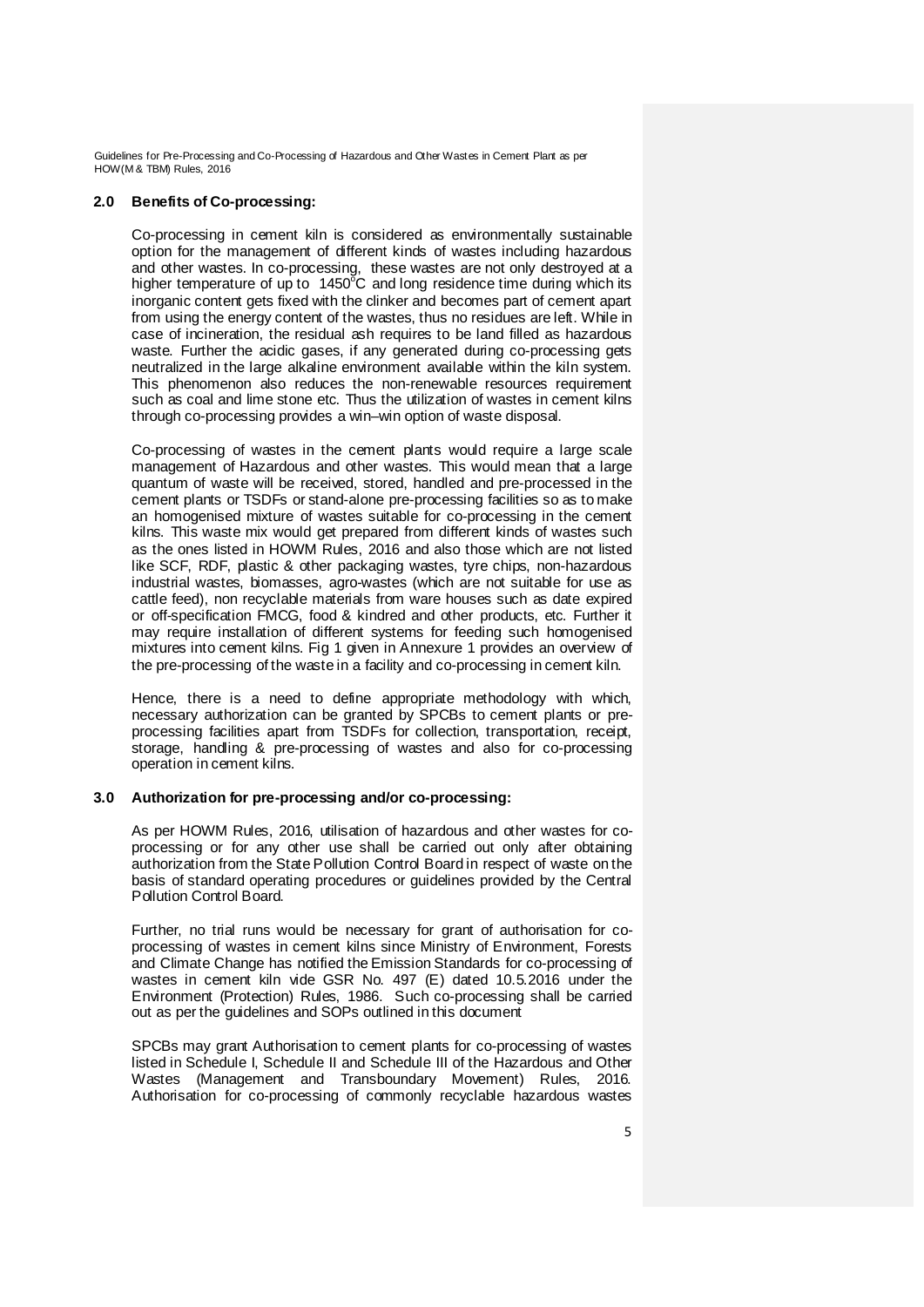listed in Schedule-IV may be considered only if there are no recyclers for such wastes at reasonable distance as may be decided by SPCBs.

Further, SPCBs may also grant consent to the cement plants under Air (P&C) Act, 1981 for co-processing of any wastes not listed in HOWM Rules, 2016 like SCF, RDF, plastic & other packaging wastes, tyre chips, non-hazardous industrial wastes, biomasses, agro-wastes (which are not suitable for use as cattle feed) and date expired or off-specification FMCG and food & kindred other products which are not-recyclable. While co-processing all such wastes including hazardous & other wastes, cements plants shall comply with the emission standards prescribed for co-processing of wastes notified by MoEF&CC vide GSR No. 497 (E) dated 10.05.2016.

Use of wastes for co-processing in cement kilns does not warrant the requirement of EC as per MoEF&CC Notification No. S.O.3518 (E) dated 23.11.2016

As per HOWM Rules, 2016, every person who is engaged in generation, collection, transportation, receipt, storage, and handling of hazardous and other wastes for pre-processing and /or co-processing shall obtain an authorization or its renewal by applying in Form 1 from the State Pollution Control Board / Pollution Control Committee.

Accordingly, cement plants may co-process the pre-processed hazardous wastes received from TSDFs or stand-alone pre-processing facilities or their captive pre-processing facilities only after obtaining such authorization.

Every TSDF or standalone pre-processing facility or cement plant who is engaged in pre-processing of wastes for co-processing shall have minimal requisite infrastructure facilities & operational controls as mentioned below;

| S.No  | Type of operations                           | <b>Check-list</b>                                                                                                                                                                              |
|-------|----------------------------------------------|------------------------------------------------------------------------------------------------------------------------------------------------------------------------------------------------|
| j.    | Type of packaging                            | May use liners, Bags Small / Jumbo,<br>Drums, Containers, Bulkers, Tankers, etc.<br>suitable for handling of hazardous wastes<br>as per CPCB guidelines                                        |
| ii.   | Reception                                    | Weighing bridge                                                                                                                                                                                |
| iii.  | Waste characterisation /<br>qualification    | Laboratory                                                                                                                                                                                     |
| iv.   | Storage                                      | Shall install covered sheds with Impervious<br>flooring. Waste shall be stored in storage<br>tanks/Containers/bins. Bulky wastes may<br>be handled on impervious lined flooring<br>under shed. |
| V.    | Equipment for Size reduction                 | Shredder, Grinder, mixers, Cutter, Hammer,<br>Crusher,<br>Jaw<br>Chipper,<br>Hydro-pulper<br>machines, etc.                                                                                    |
| vi.   | material<br>preparation<br>Feed<br>equipment | Impregnation, Drying, Screening, Crushing,<br>Pelletisation, Granulation, Others                                                                                                               |
| vii.  | Moving machinery                             | Shall use machinery like trucks, Bob cat,<br>Forklifts, loaders, dumpers, Arm handlers,<br>Wheal loaders, Crawler loaders, Telescopic<br>etc.                                                  |
| viii. | sorting equipment                            | Shall use equipment like Metal detectors,<br>Electro-Magnetic separators, etc.                                                                                                                 |
| ix.   | Screening material                           | Shall use equipment such as disc screen,<br>Rotary screen, Trommel screen, Oscillating<br>screens etc.                                                                                         |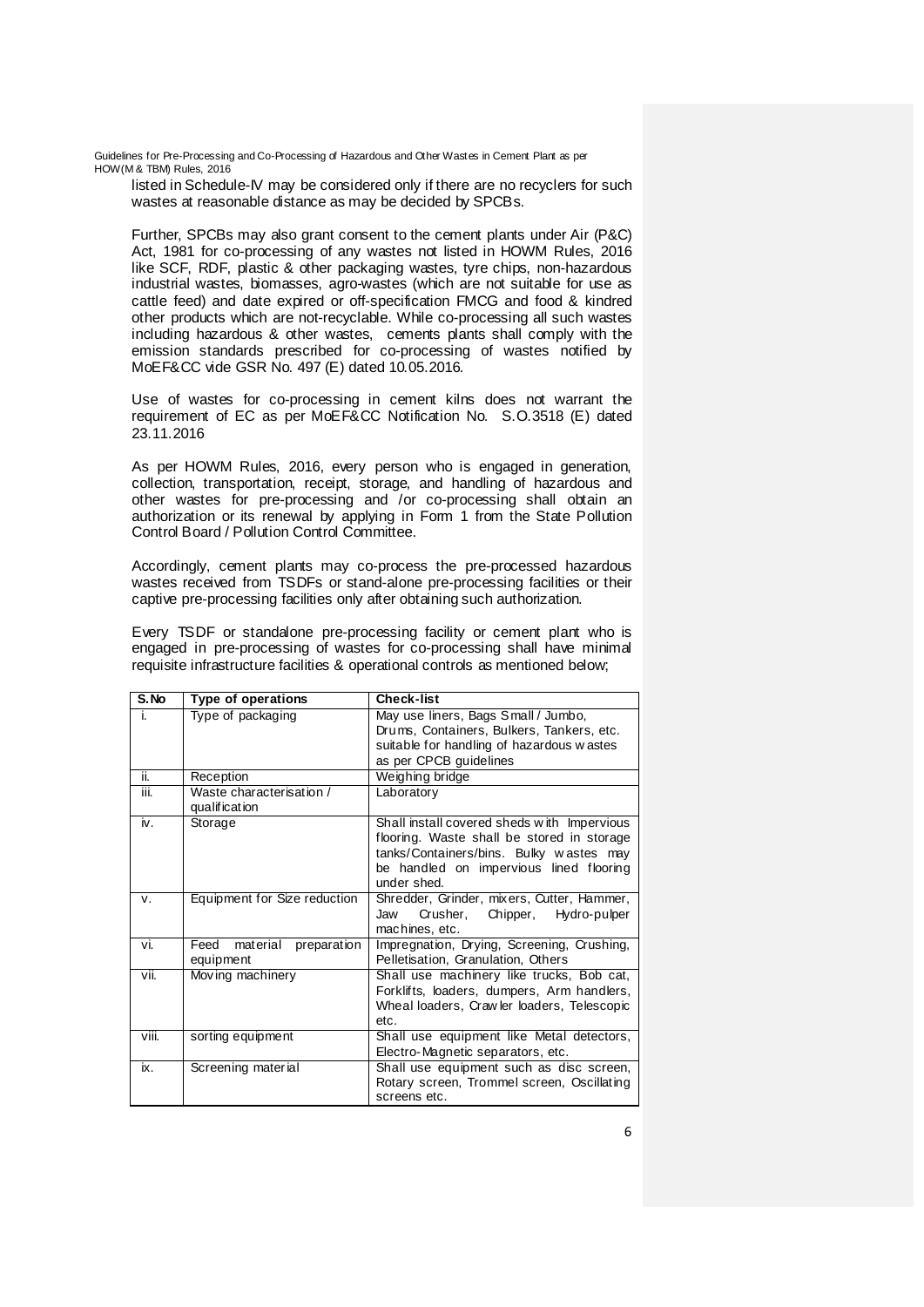| S.No   | Type of operations                                                                                                                                  | <b>Check-list</b>                                                                                                                                                                                    |
|--------|-----------------------------------------------------------------------------------------------------------------------------------------------------|------------------------------------------------------------------------------------------------------------------------------------------------------------------------------------------------------|
| x.     | Conveyers to transport the<br>material from one to another<br>place                                                                                 | Shall use belt conveyors, Inclined Belt<br>conveyors, Cleated belt conveyors, chain<br>conveyors,<br>bucket<br>conveyors,<br>closed<br>conveyors, pipe conveyors etc                                 |
| xi.    | Feeding<br>arrangements<br>(applicable to cement plants<br>alone)                                                                                   | Weigh feeders (Volumetric and Gravimetric<br>feeding), Apron and Gottwald feeders etc.<br>liquid, solid and semi-solid waste<br>for<br>feeding, including facilities for impregnation<br>of w astes. |
| xii.   | Safety equipment (applicable<br>to cement plants alone)                                                                                             | Rotary Air Lock, Safety shut off gate,<br>Double slide gates are utilized into the<br>feeding mechanism to avoid any back fire<br>due to any pressure build-up into the kiln.                        |
| xiii.  | Fugitive<br>Control<br>Emission<br>Systems                                                                                                          | Fume extraction systems with vacuum<br>ducts connected to Scrubbers / bag filters<br>VOC emission control systems<br>Biological treatment etc.<br>ID fan and stack.                                  |
| xiv.   | Fire protection                                                                                                                                     | Approved by fire safety auditor / fire<br>department should be provided                                                                                                                              |
| XV.    | Spillage/leachate collection /<br>containment measures.                                                                                             | Shall install collection pits, impervious<br>liners, segregation of storm water drainage<br>systems                                                                                                  |
| xvi.   | Electrical fittings / Equipment                                                                                                                     | Systems shall be designed to handling<br>flammable / explosive materials (If relevant)                                                                                                               |
| XVII.  | Odour control                                                                                                                                       | The facility must have appropriate<br>odor<br>control facility to deal with the<br>odor<br>nuisance.                                                                                                 |
| xviii. | Safety Equipment                                                                                                                                    | There shall be provision of emergency<br>show ers and eye wash stations. Use of<br>PPEs, ear-plug etc.                                                                                               |
| хiх.   | Facility has implemented a<br>monitoring plan for checking<br>the health of the operating<br>personnel<br>per<br>the<br>as<br>statutory requirement | Medical surveillance<br>of<br>operating<br>the<br>personnel as per HOWM Rules 2016                                                                                                                   |
| XX.    | Emergency Response Plan                                                                                                                             | Emergency Response Plan to deal with<br>spills, fires and emergencies as per CPCB<br>guidelines                                                                                                      |
| xxi.   | <b>CEMS</b>                                                                                                                                         | Shall install CEMS for PM, NOx & SO <sub>2</sub> and<br>connected to SPCB / CPCB for online data<br>transmission (applicable to cement plants<br>alone)                                              |

TSDFs, Stand alone Pre-processing Facilities & Cement plants shall undertake pre-processing of and co-processing of wastes as per the Standard Operating Procedures (SOPs) specified in these guidelines.

SPCBs shall grant authorisation to the waste generators to send their waste for management to any of the suitable pre-processing or co-processing facility that is approved by the SPCBs.

#### **4.0 Trial Runs**

Trial runs for co-processing of hazardous wastes would not be necessary except for few specific wastes such as Persistent Organic Compounds (PoPs), PCBs, obsolete and date expired pesticides, Ozone Depleting Substances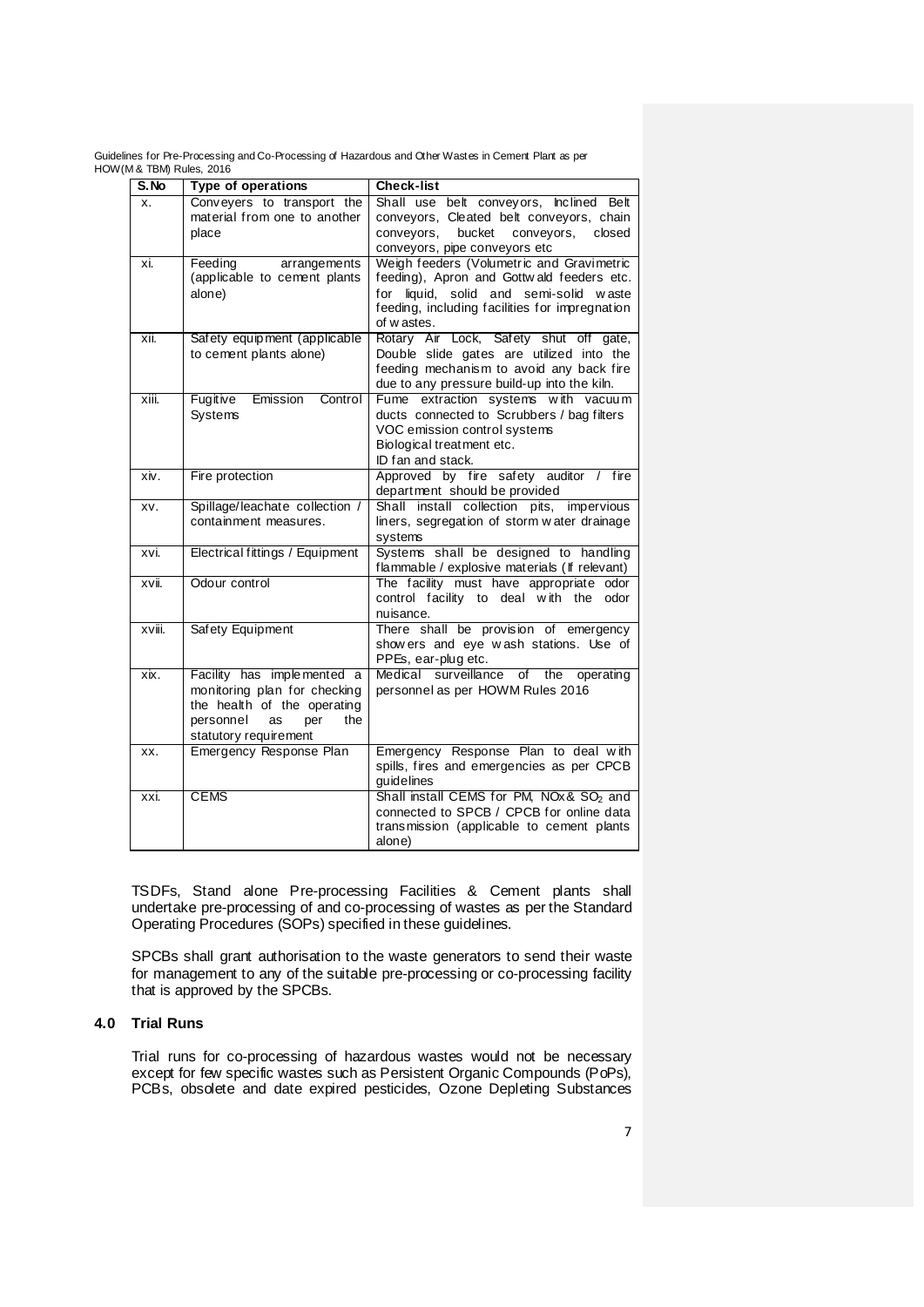etc. listed for restrictions in international conventions, for which trial studies were not yet conducted. Kiln specific trial runs may be required for such wastes to study the destruction and removal efficiencies (as per the requirement of Stockholm convention) in the given kiln, compliance to emission standards, safe transport, storage and handling etc. prior to issuance of authorisation by SPCBs. In such cases, SPCBs may consult CPCB for conducting such kiln specific trial studies.

#### **5.0 Standard Operating Procedures**

#### **5.1 Handling of Hazardous & other wastes:**

The hazardous wastes need to be handled in an environmentally safe manner avoiding the possibilities of contaminating the environment and eliminate the chances of accidents leading to environmental damage. The requirements of handling, including labelling, packaging, transport and storage applicable to the hazardous & other wastes have been described in following sub-sections.

#### **5.1 Responsibilities of occupier for handling of hazardous & other wastes**

"Occupier" in relation to any factory or premises, means a person who has control over the affairs of the factory or the premises and includes in relation to any hazardous waste the person in possession of the hazardous waste.

The occupier shall take all adequate steps while handling hazardous wastes to:

- (a) Contain contaminants and prevent accidents and limit their consequences on human beings and the environment; and
- (b) Provide persons working on the site with the training, equipment and information necessary to ensure their safety.

#### **5.2 Packaging of Hazardous & other wastes:**

The containers utilized for storing and handling Hazardous and other wastes for the purpose of co-processing must be able to withstand normal handling and retain integrity for a minimum period of six months. In general, packaging of hazardous substances must meet the following requirements:

- (i) All packaging materials including containers shall be of such strength, construction and type as not to break open or become defective during transportation.
- (ii) All packaging materials including containers shall be so packed and sealed that spillages of hazardous wastes / substances are prevented during transportation due to jerks and vibrations caused by uneven road surface.
- (iii) Re-packing materials including that used for fastening must not be affected by the contents or form a dangerous combination with them.
- (iv) Packaging material should be such that there will be no significant chemical or galvanic action among any of the material in the package.
- (v) Bulk transportation of hazardous wastes in trucks without suitable packaging or containers shall not be allowed.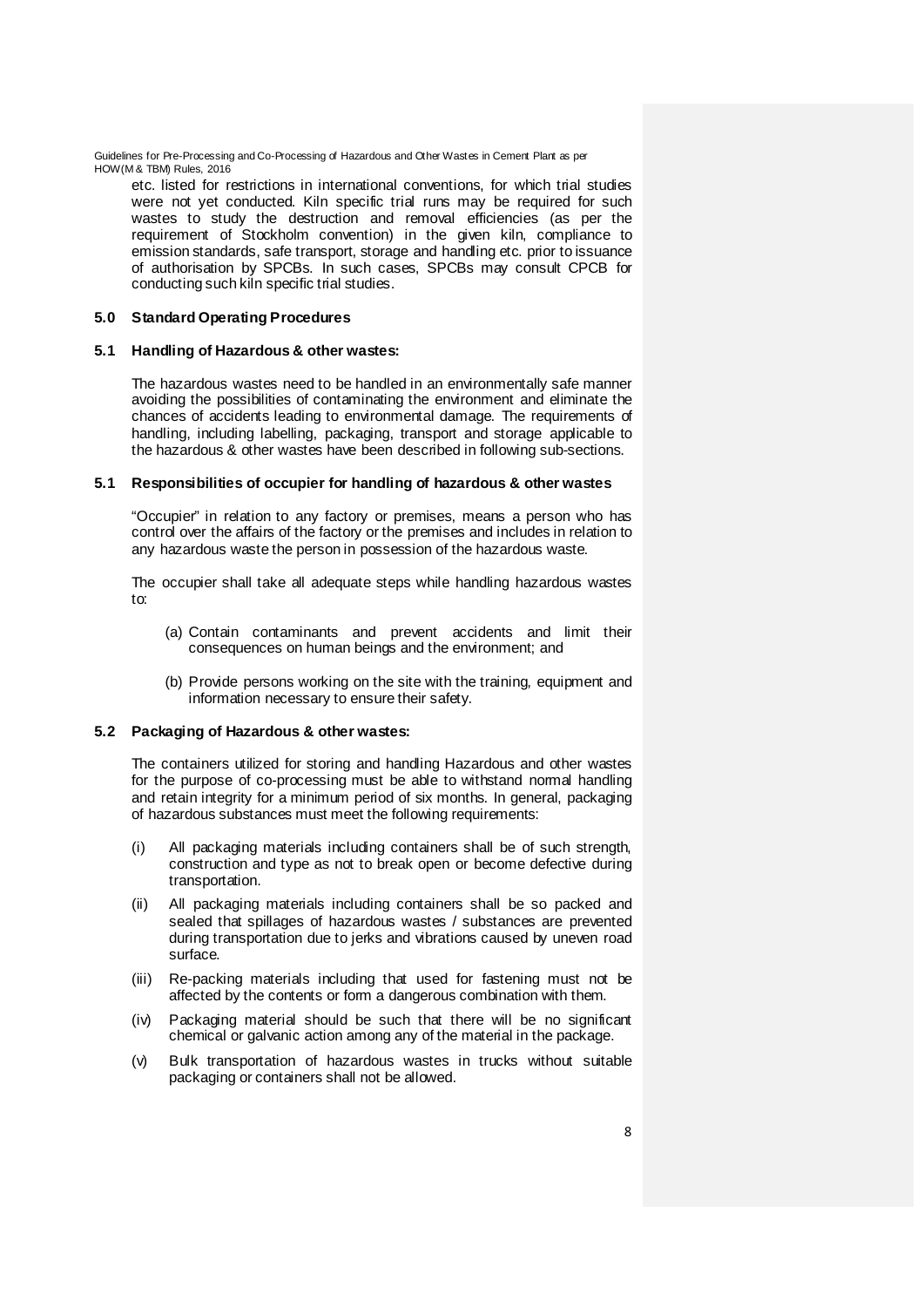(vi) The containers when used for packaging of the hazardous & other wastes shall meet the following requirements:

Container shall be of mild steel with suitable corrosion-resistant coating and roll-on roll-off cover, which may either be handled by articulated crane or by a hook lift system comfortably for a large variety of wastes. Other modes of packaging, like collection in 22-liter plastic or steel drums, PP and HDPE/LDPE containers, HDPE liner bags etc., also work for variety of waste. However, all such container should be amenable to mechanical handling.

- It should be leak proof.
- In general, the containers for liquid hazardous waste should be completely closed / sealed. There should be no gas generation due to any chemical reaction within the container, and thus should be devoid of air vents.
- Container should be covered with a solid lid or a canvas to avoid emissions of any sort including spillage, dust etc. and to minimize odour generation both at the point of loading as well as during transportation.
- Container used for transportation of waste should be able to withstand the shock loads due to vibration effect/undulations of pavements etc.
- Container should be easy to handle during transportation and emptying.
- As far as possible, manual handling of containers should be minimized. Appropriate material handling equipment is to be used to load, transport and unload the containers. Drums should not be rolled on or off vehicles. Preferably, equipment such as fork lift & pallets shall be used.
- Where a two-tier or three-tier storage is envisaged the frame should have adequate strength to hold the containers. Palletised drums may be stacked not more than 2 layers high in the transport vehicle.
- One-way containers (especially 16-liter drums) are also allowed. The multi-use container should be re-useable provided it should be cleaned and free from deterioration or defects.
- Loads are to be properly placed on vehicles. Hazardous & other waste containers are not to overhang, perch lean or be placed in other unstable base. Load should be secured with straps, clamps, braces or other measures to prevent movement and loss. Design of the container should be such that it can be safely accommodated on the transport vehicle.
- Non-compatible wastes shall not be collected in the same container. These wastes shall be segregated & packed separately. Non compatible wastes shall not be transported together under any circumstance.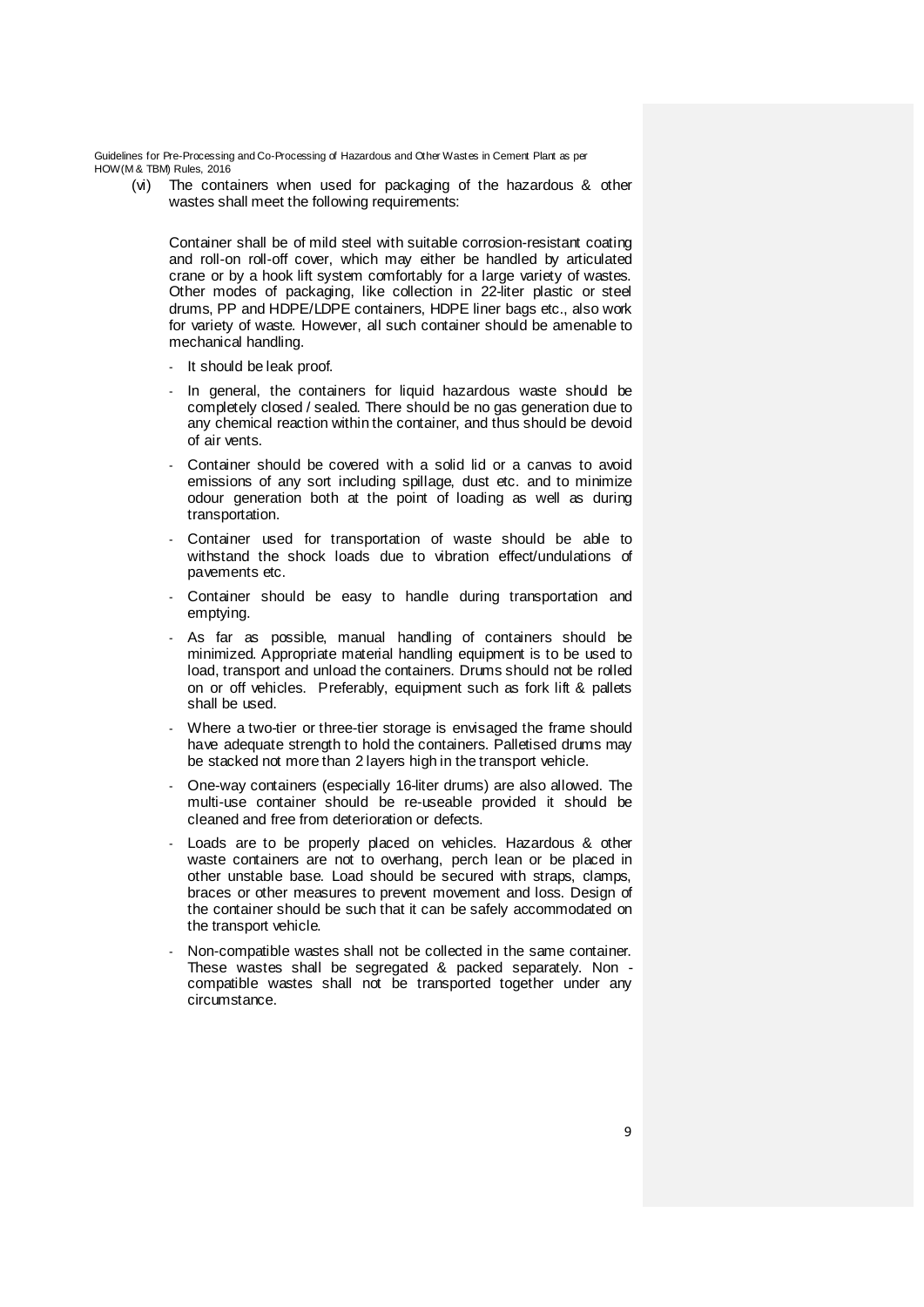#### **5.3 Labelling of Hazardous & other wastes**

There are two types of labeling requirements:

- (i) Labelling of individual transport containers (ranging from a pint-size to a tank); and
- (ii)Labelling of transport vehicles.

All hazardous & other waste containers must be clearly marked with the contents. The marking must be irremovable, waterproof and firmly attached. Previous content labels shall be obliterated when the contents are different. Proper marking of containers is essential.

Containers that contain hazardous waste shall be labelled with the words "HAZARDOUS WASTE" in Vernacular language, Hindi / English. The information on the label must include the code number of the waste, the waste type, the origin (name, address, telephone number of generator), hazardous property (e.g. flammable), and the symbol for the hazardous property (e.g. the red square with flame symbol).

The label must withstand the effects of rain and sun. Labelling of containers is important for tracking the wastes from the point of generation up to the final point of disposal. The following are the requirements for labeling:

- The label should contain the name and address of the occupier and facility where it is being sent for pre-processing or co-processing i.e. labelling of container shall be provided with a general label as per Form 8 of the HOWM Rules, 2016.
- Emergency contact phone numbers shall be prominently displayed viz; the phone number of concerned officer of the sender and receiver, Regional Officer of the SPCB / PCC, Fire Station, Police Station and other agencies concerned.

Explanation: As a general rule, the label has to state the origin/ generator of the waste. He / she and only he / she – is responsible and shall know, in case of any accident / spillage etc. what kind of wastes it is, what hazard may occur and which measures should be taken. The second in the line is the collector / transporter / disposer /co-processor / pre-processor, who has to know the risk and what to do to minimize risks and hazards.

#### **5.4 Collection and transportation of Hazardous & other wastes**

The transportation of the Hazardous wastes has to be undertaken by the transporter who is engaged by either authorised sender or receiver. The responsibility of safe transportation of hazardous & other waste to the site for pre-processing or co-processing shall rest with either waste generator or the occupier of the pre-processing / co-processing facility that engages the transporter for the waste transportation. The detailed guidelines for collection and transportation of hazardous and other wastes have been provided at **Annexure-2**.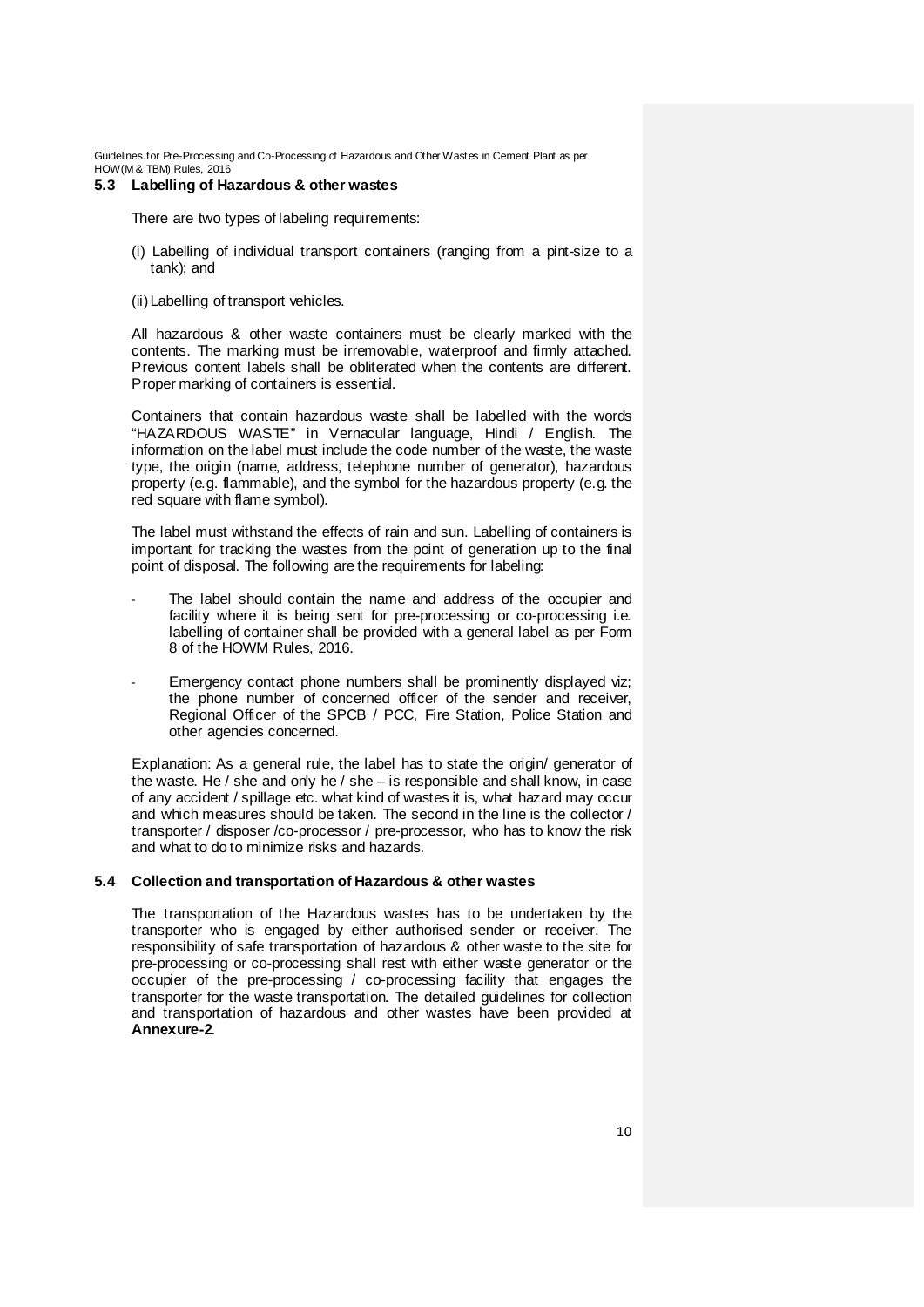# **5.5 Storage of Hazardous & other wastes**

The storage period of hazardous and other wastes shall be in accordance with the Rule 8 of the Hazardous & Other wastes (Management and Transboundary Movement) Rules 2016. The minimal requisite facilities for storage of hazardous and other wastes are given at **Annexure-3**.

#### **5.5 Waste reception**

Waste Characterization plays an important part in any treatment process of the waste which may be required before pre-processing and ultimately coprocessing into the cement kilns. Upon receipt of the waste, it shall be weighed and property logged. It shall then undergo a visual inspection to confirm the physical appearance. A representative sample of the waste shall be collected and send to the onsite laboratory for finger printing analysis. Finger print analysis is performed to confirm that a particular waste stream belongs to an offsite waste generation source or not, based on its characteristics. The results of the finger printing analysis should be compared with the results of earlier analysis. Upon confirmation, this shall then be sent for pre-processing or co-processing.

The operator of the pre-processing facility of the cement plant shall perform following finger print analysis for each of the consignment of waste received for pre-processing or co-processing from generation site;

- Moisture content,
- Ash content,
- Net Calorific Value (NCV),
- Chloride and Sulphur content.
- Chemical compatibility
- Any other specific parameter, which may be decided on merit of each case keeping the clinker production process in focus.
- In case of liquid samples, viscosity, pH, suspended particle content etc shall also be performed.
- Heavy metal analysis, Reactive Sulphide, Reactive Cyanide or Halide analysis should be performed if sample comes from a sector which is suspected to have these in the waste material.

The results of this finger print analysis confirm that the waste belongs to already tested and verified waste stream which is suitable for co-processing into the kiln and do not have any side effects on clinker and cement quality parameters.

As the main product of the kiln is clinker, there must not be any side effect on its quality while utilizing the waste streams as AFRs. For pre-qualification for co-processing or pre-processing, a representative sample should be collected from the waste generator's site and analysed in a laboratory for above said parameter which shall form basis for comparing the finger print analysis of the waste consignments.

Quality Control - The quality of the pre-processed wastes (AFRs) largely depends on the quality control process followed during the quality assessment stage. Starting from sampling like collection of a representative sample, its storage in suitable container, avoiding any adulteration during transportation to lab, sample preparation in lab, performing test as per BIS standards for different quality parameters and carefully observing, recording and comparing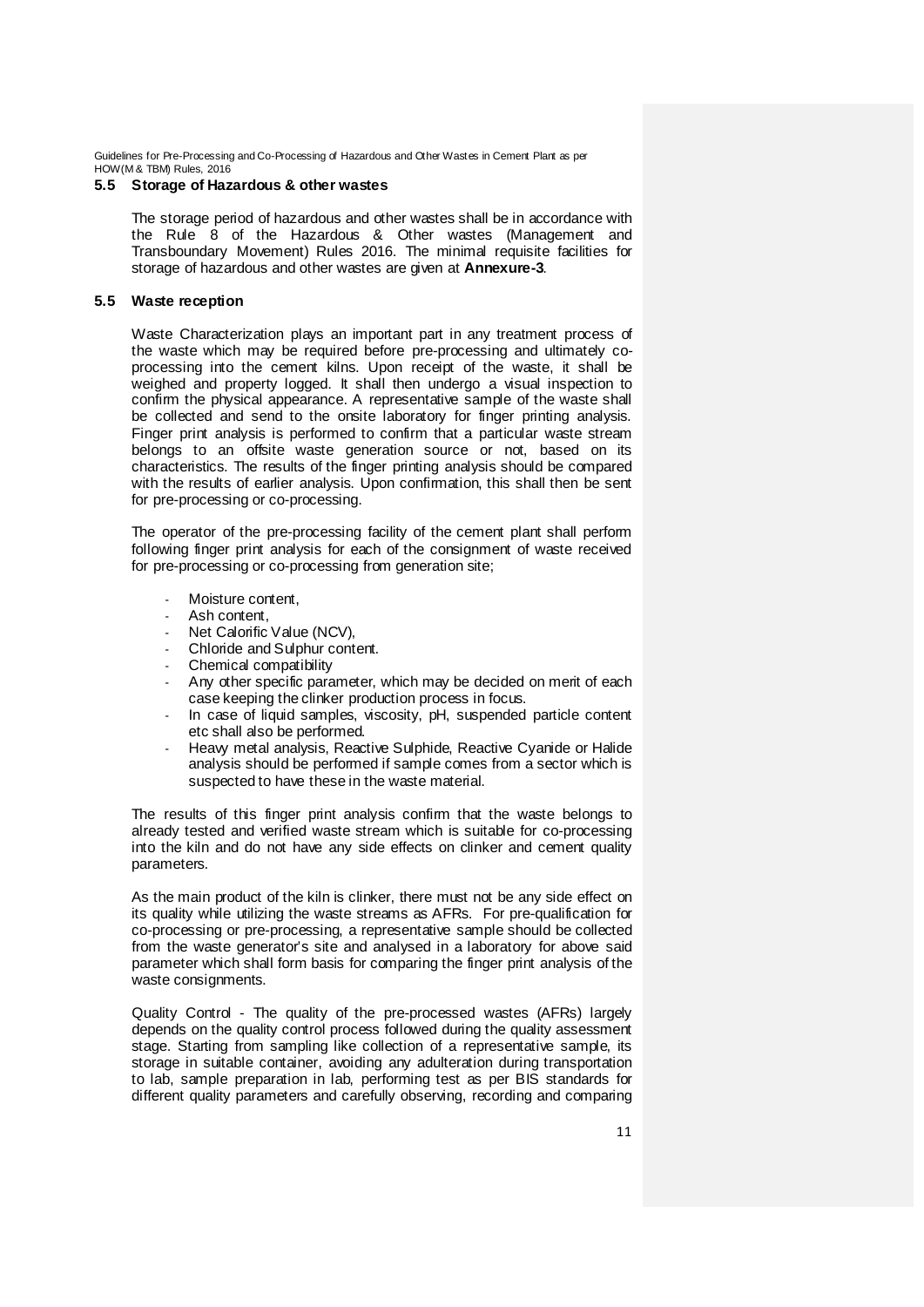the results for specific waste streams is the key to define and confirm its suitability for pre-processing / co-processing in to the cement kiln.

Samples of wastes received at the pre-processing facility or the cement plant for pre-qualification must be preserved for one year for traceability considerations.

Samples of waste collected from regular consignments for finger print analysis must be preserved for one month for traceability consideration.

Samples that are beyond times as mentioned above must be sent to the TSDF or standalone pre-processing facility or to the cement plant for ensuring its disposal through co-processing.

#### **5.6 Acceptance process for Hazardous & other wastes**

Appropriate knowledge of the hazardous and other wastes is necessary to ensure that it will not adversely affect the process, safety or environment while handling it during pre-processing or co-processing. Hence, appropriate characterization of the waste for its acceptance and safe handling is an essential requirement.

Characterization of Hazardous and other waste for acceptance comprises two stages: pre-acceptance (or screening) and on-site acceptance. Preacceptance involves the provision of assessing the representative samples of the waste to allow operators to determine suitability of the infrastructure to handle the waste before receiving the same in the facility. The second stage concerns procedures when the waste arrives at the facility to confirm previously approved characteristics.

Failure to adequately screen waste samples prior to acceptance and a confirmation of its composition on arrival at the installation may lead to subsequent problems, inappropriate storage, mixing of incompatible substances, and accumulation of wastes could occur.

Hence, the pre-processing / co-processing facility must have appropriate laboratory facility for characterizing solid, liquid and sludge wastes with qualified analysts to ensure that proper waste acceptance process is practiced. This laboratory shall be equipped with facilities to test Moisture, Calorific value, Ash, Chorine, Fluorine, Carbon, Hydrogen, Sulphur, Nitrogen, Phosphorous, alkali and heavy metals, flash point, mixing compatibility, reactive sulphide, reactive Cyanide or halides etc.

In case the waste received at cement plant or standalone pre-processing facility does not meet the required criteria, in such case, the receiver should make arrangement for transfer of such waste to TSDF for final disposal by adopting necessary manifest system.

#### **6.0 Pre-processing of wastes for co-processing:**

Due to the heterogeneity of wastes, pre-processing is required to produce a relatively uniform waste stream for co-processing in cement kilns. This waste stream should comply with the technical and administrative requirements of cement manufacture and guarantee that emission standards and product quality are met. The proposal in this regard shall be submitted to SPCB by the cement plant or standalone pre-processing facility or TSDF. Waste mix having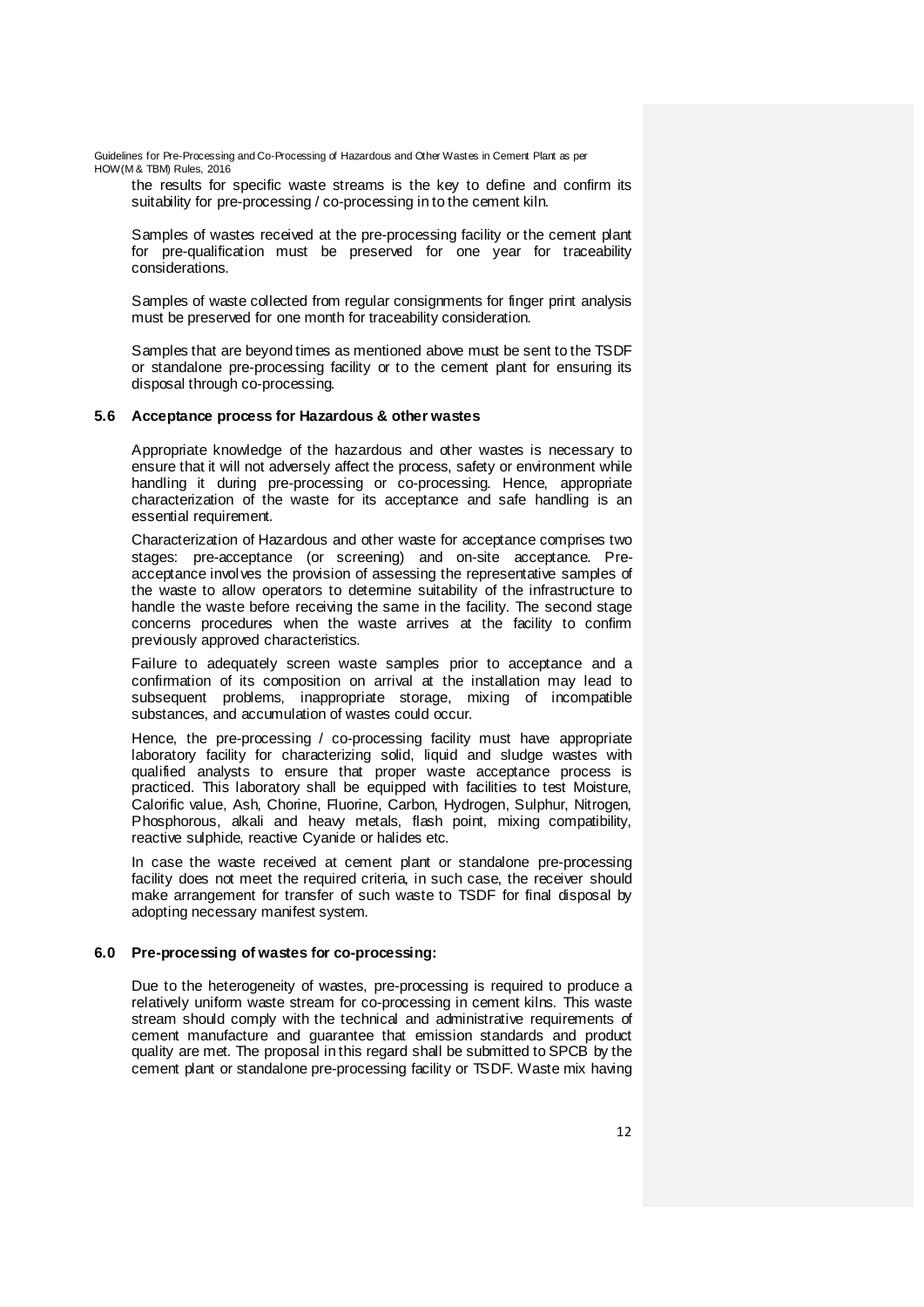uniform characteristics needs to be prepared from different waste streams for trouble free co-processing in a cement kiln.

The characteristics of the waste mix that need to be uniform pertain to particle size, chemical composition and heat content. For optimum operation, kilns require very uniform waste mix flows in terms of quality and quantity. Uniform quality of waste mix can be achieved by pre-processing different types of wastes by different physical processes in a pre-processing facility.

Pre-Processing is defined as pre-treatment of waste streams coming from different sectors and industries to make it suitable/homogenised for feeding into the kiln system to avoid process fluctuations. Pre-processing involves only physical transformations like size reduction (By Shredding and cutting), separation of foreign/undesirable materials (magnetic materials separation by Magnetic separator, use of metal detectors to remove metallic particles), impregnation (introducing and proper mixing of biomass/saw dust in semi solid streams to soak extra flowing liquids & maintaining good flow ability) and desired size selection (Size selection by screening operation, manual size selection by handpicking of large material size on very low speed Belt conveyors).

Pre-processing produces a homogenised Alternative Fuel mix from different incoming waste streams from various industrial sectors and reduces the possibilities of process fluctuations during Co-Processing the pre-processed fuels.

Various types of equipment are utilized during pre-processing operations like Shredder, Grinder, Cutter, Hammer, Jaw Crusher, Chipper and Hydro pulper machines for size reduction. Mixers for homogenizing the waste mix into large vessels/pits. Moving machinery like trucks, Bob cat, Forklifts, loaders, dumpers, Arm handlers, Wheel loaders, Crawler loaders, Telescopic handlers etc for material movement from one to another place and loading unloading of the material. Metal detectors, Electro-Magnetic separators, metal sorting equipments are utilized to remove small metallic traces which may be present into the incoming hazardous and other wastes from various sources. Different type of screens like Disc screen, Rotary screen, Trommel screen, Oscillating/ vibrating screens are used to separate the differently sized portions of the processed waste and choosing the right fraction for feeding into the system. Various types of Belt conveyors like flat belt conveyors, Inclined Belt conveyors, Cleated belt conveyors, chain conveyors, bucket conveyors, closed conveyors, pipe conveyors etc are utilised to transport the material from one to another place, usually pre-processed waste from the processing area to feeding area.

The pre-processing facility must have appropriate design to ensure that the waste homogenization operation is carried out in an environmentally sound manner and has equipment & facilities that are designed to handle the required hazardous wastes.

The rejects produced from the pre-processing facility, if any, may be sent to the TSDF, the authorisation for which may be obtained from concerned SPCB.

The pre-processing area must have impervious concrete floor and should be adequately covered to avoid exposure of rain to the material being stored and handled while pre-processing or co-processing.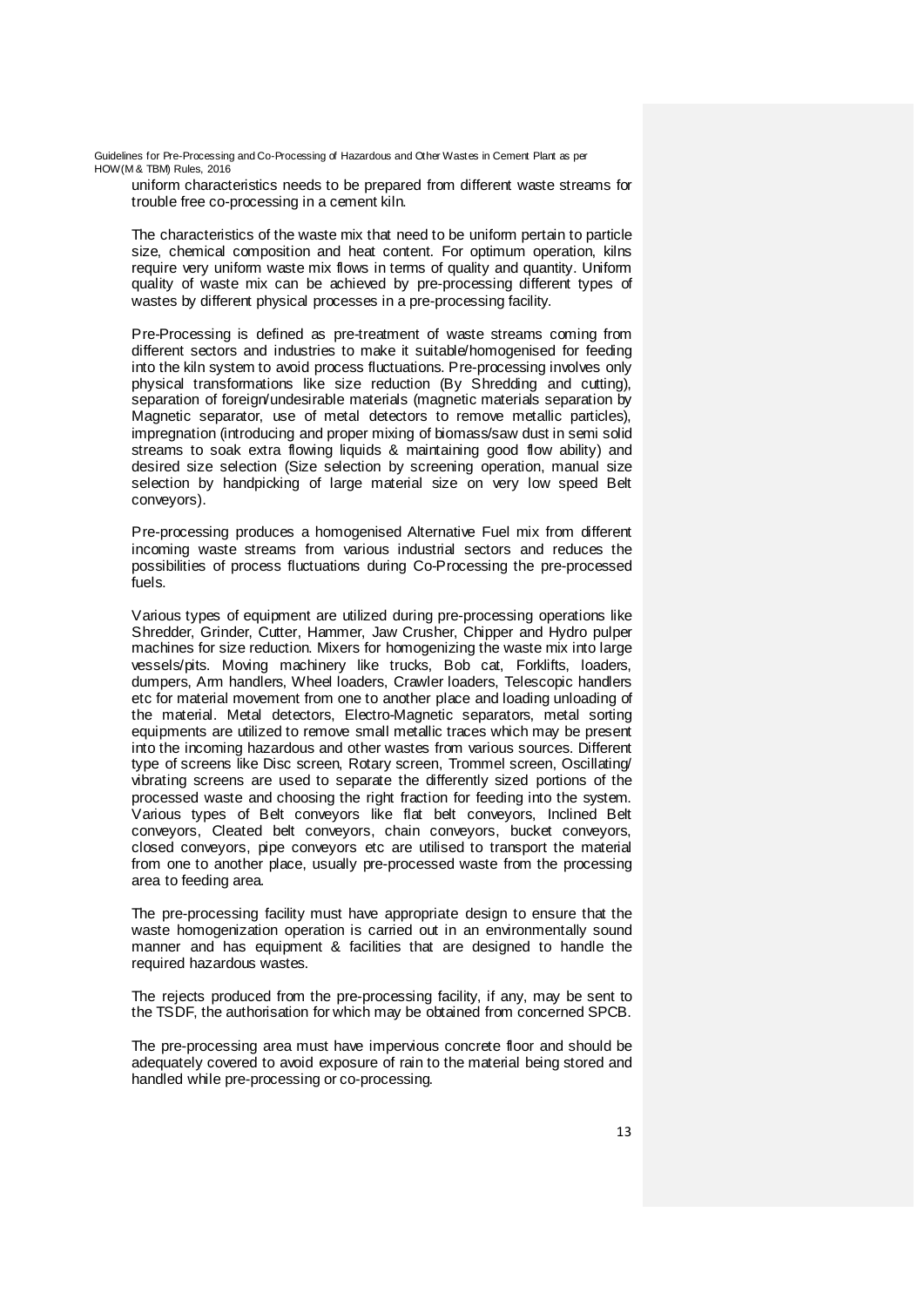Fume extraction systems with vacuum ducts and fume hoods should be installed at receiving pits/tanks, mixing units, blending units, shredders, transfer points, dryers, impregnation units, granulators, pelletizes, crushers, grinders, blenders etc. where there is source of such emissions. Such fume extraction systems should be connected to scrubbers / bag filters / VOC emission control through carbon adsorption, thermal or biological treatment etc. depending on type of emissions. The cleaned gases should be vented through ID fan and stack.

A fire protection system of approved design should be in place in the storage and pre-processing area.

The storage, handling and pre-processing facility should have appropriate spillage / leachate collection and storage system with impervious liners to avoid contamination of the ground water and soil.

The storm water and spillage / leachate drainage systems should be so designed that there should be no contamination of the storm water with the spillage or leachate from the storage, handling and pre-processing area.

The electrical and instrumentation fitting should be conforming to the standards.

The facility must have appropriate odor control facility to deal with the odor nuisance.

Emergency showers and eye wash stations should be provided within the storage, handling and pre-processing work area for immediate emergency use following exposure to the wastes.

Abatement techniques should be in place for control of noise to required levels.

#### **7.0 Co-processing of wastes in Cement kiln:**

Co-processing is defined as the use of [waste](https://en.wikipedia.org/wiki/Waste) as raw material, or as a source of energy, or both to replace natural mineral resources (material recycling) and fossil fuels such as coal, petroleum and gas (energy recovery) in industrial processes, mainly in energy intensive industries (EII) lik[e cement](https://en.wikipedia.org/wiki/Cement) production. In Co-processing, the combustible waste is utilized as fuel (Alternative Fuels) into the kiln system for maintaining the high temperature during clinker production. Some of the waste streams like biomass, small quantity waste streams, etc which have suitable quality parameters may be directly fed into the kiln system. However, majorly waste streams, especially when volumes are more, are fed after pre-processing which make it homogenized to reduce the process fluctuations.

Various equipment are utilized for feeding the pre-processed AFR into kiln system. Automated mechanical extraction machines such as walking Floor and various belt conveyors as mentioned above are utilized for transporting material from processing area to feeding point. Different kinds of volumetric and gravimetric dosing machinery are utilized for feeding the AFR material into the kiln in a controlled manner. Various safety equipments like Rotary Air Lock, Safety shut off valves & gates & Double slide gates are utilized into the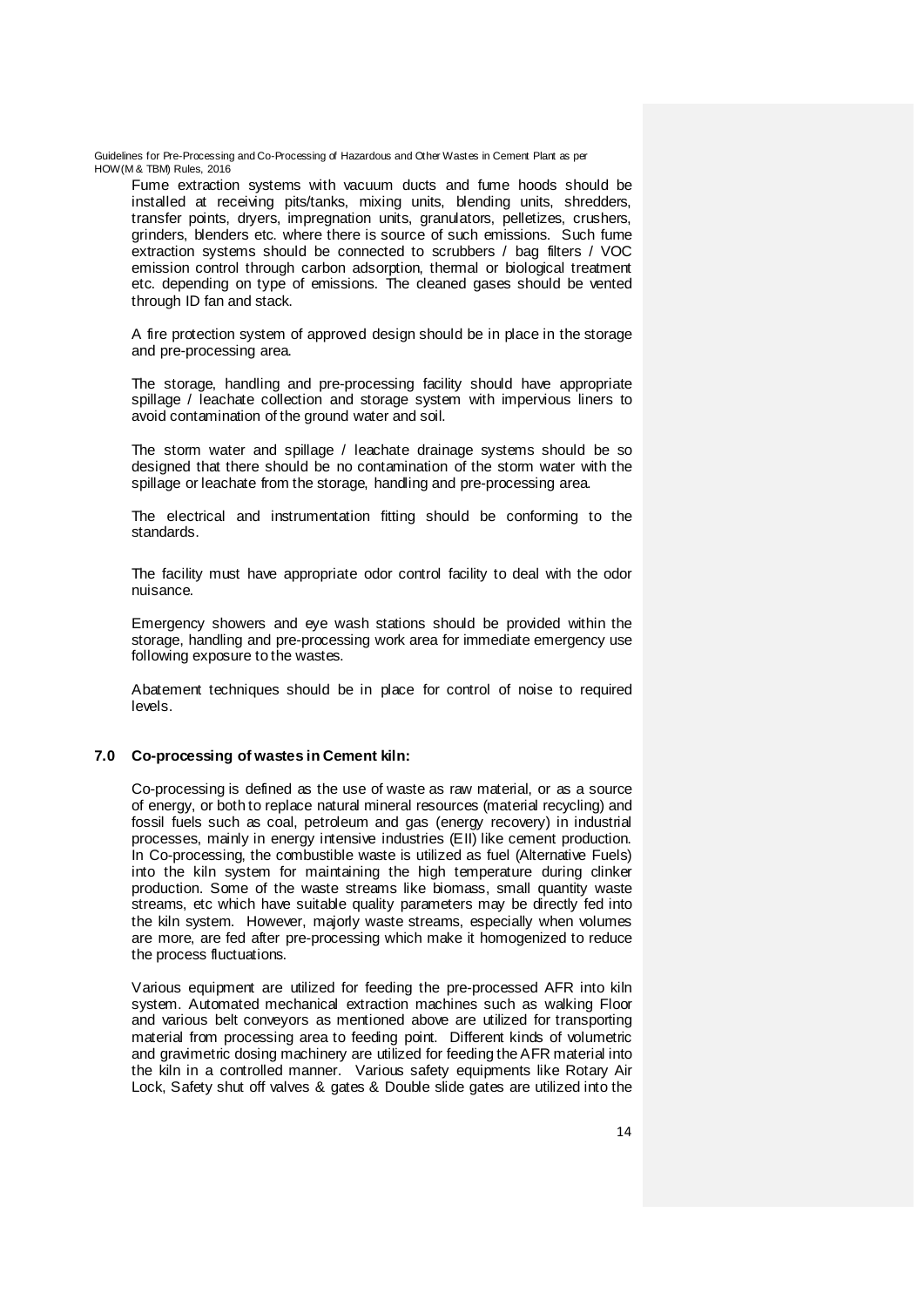feeding mechanism to avoid any back fire due to pressure build-up inside the kiln. Bag filters are utilised at transfer points to avoid any dust emission into the atmosphere in case of feeding fine AFRs.

For optimal performance (co-processing without additional emissions), waste materials (pre-processed or as received) should be fed to the cement kiln through appropriate feed points, in adequate proportions and with proper waste quality and emission monitoring systems.

Different feed points can be used to feed the waste materials into the cement kiln for co-processing. The most common ones are:

- o Main burner at the rotary kiln outlet end
- o Rotary kiln inlet end
- o Pre-calciner
- o Mid kiln (for long dry and wet kilns)

Appropriate feed points have to be selected according to the physical, chemical and toxicological characteristics of the waste materials. Wastes of high calorific value have to be always fed into the high temperature combustion zones of the kiln system. Wastes containing stable toxic components and also wastes containing more than 1.5% chlorine should be fed to the main burner to ensure complete combustion in the high temperature and long retention time.

Alternative raw materials containing constituents that can be volatilized at operating temperatures in the pre-heater system have to be fed into the high temperature zones of the kiln system.

Coal feeding circuit and raw material feeding circuits of the cement plant must not be utilised to feed any type of wastes for co-processing unless a trial is performed to demonstrate the suitability of the same and specific approval from the SPCB is obtained along with the authorisation. SPCBs may consult CPCB in specific cases in this regard.

Feeding of alternative raw materials containing volatile (organic and inorganic) components to the kiln via the normal raw meal supply should be avoided unless it has been demonstrated by trial runs in the kiln that there is no VOC emission from the stack. Such trial runs should be carried out with permission from SPCBs. SPCB should consult CPCB if they feel that trial is needed in specific difficult cases.

Destruction of waste materials that are covered under the Stockholm convention and Montreal Protocol such as PCBs, Expired or obsolete pesticides, Ozone Depleting Substances etc. must however be undertaken in a given kiln only after obtaining specific approval from SPCB and other concerned organisations. For this, SPCB in consultation with CPCB will provide steps to be followed including implementing a trial as per a defined protocol.

# **7.1 Suitability of Substances for co-processing:**

The decision on what type of substances can be used is based on the clinker production processes, the raw material and fuel compositions , the feeding points, the air pollution control devices and the given waste management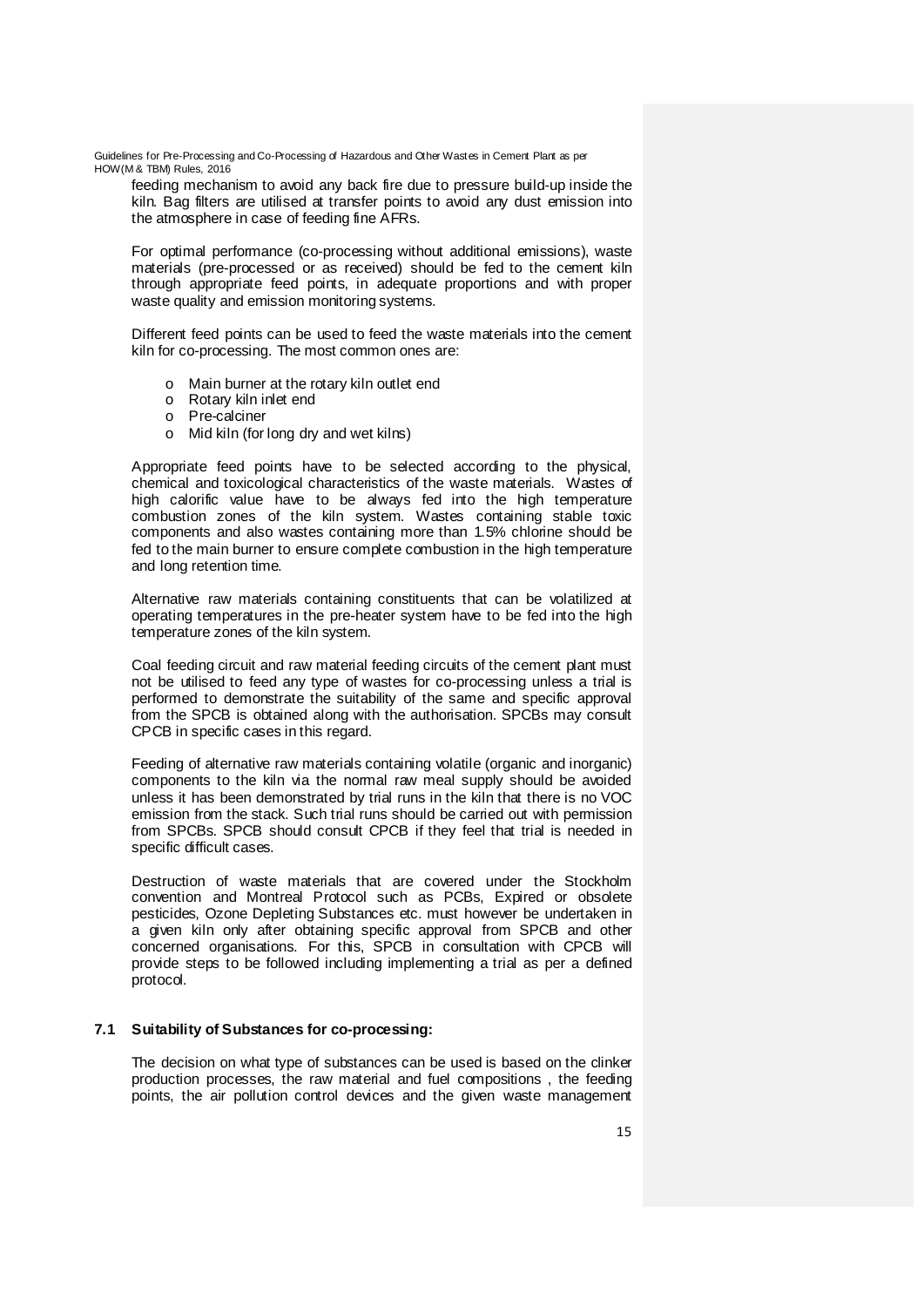problems. The Accept - Refuse Chart in **Annexure-4** could be used by plant operators to help them in considering, which type of substance is suitable for co processing.

As a basic rule, waste accepted for co-processing must be safe enough to handle in the given facility and shall contribute to recovery of material or energy value present in it or provide its safe disposal.

Sometimes, some waste streams are not suitable in large volumes but can be co-processed in small volumes with controlled feed rate into the system.

The wastes listed below are normally not recommended till otherwise proved / evidenced for and hence need not be considered for pre and co-processing.

- Biomedical waste
- Asbestos containing waste.
- Electronic scrap.
- Entire batteries.
- Explosives.
- Corrosives.
- Mineral acid wastes.
- Radioactive Wastes.
- Unsorted municipal garbage.

# **7.2 Operating Conditions:**

Cement plants shall ensure to prevent waste feed in following conditions;

- i. at start up, until the temperature of 850°C in calciner or 1100°C at kiln inlet as the case may be.
- ii. Whenever the temperature of 850°C or 1100°C as the case may be is not maintained.
- iii. Whenever emission monitoring show that any emission limits value is exceeded due to disturbances or failures of air pollution control devices.
- iv. In case of disturbed process condition in the kiln

The management of the pre and co-processing plant shall be in the hands of a skilled person, competent to manage the hazardous waste in an environmentally sound manner.

#### **8.0 Emission standards:**

The cement kilns undertaking co-processing of the different wastes as above must comply with the following notified emission standards notified vide GSR 497 (E) dated 10.5.2016;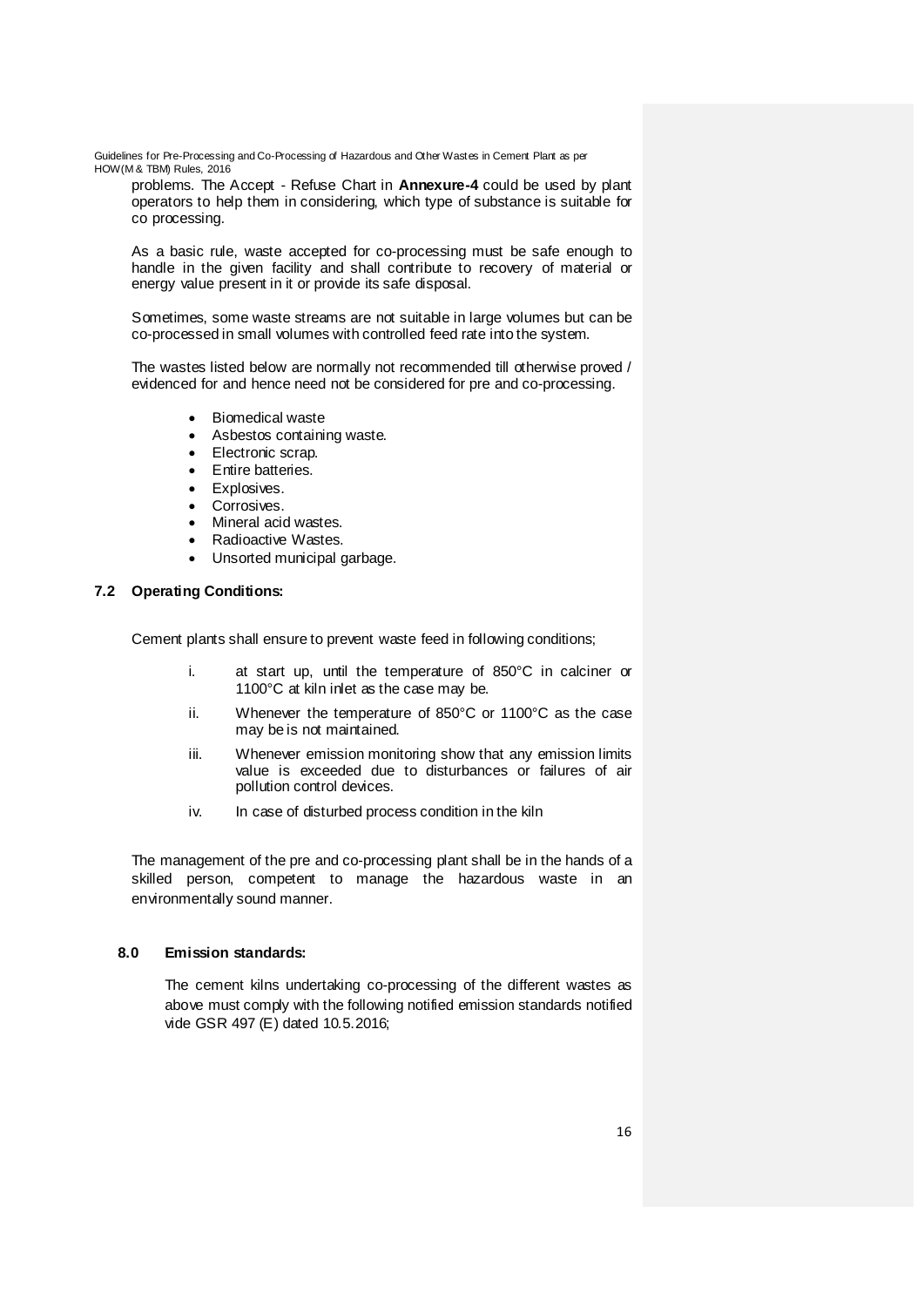| "S. No. | Industry      | Parameter                                                   |                                    | <b>Standards</b>                           |                                                              |
|---------|---------------|-------------------------------------------------------------|------------------------------------|--------------------------------------------|--------------------------------------------------------------|
| (1)     | (2)           | (3)<br>(4)                                                  |                                    |                                            |                                                              |
| "10A.   | Cement Plant  |                                                             |                                    | <b>A- Emission Standards</b>               |                                                              |
|         | with co-      |                                                             |                                    | Rotary Kiln - with co-processing of Wastes |                                                              |
|         | processing of |                                                             | Date of                            | Location                                   | <b>Concentration not to</b>                                  |
|         | wastes        |                                                             | Commissioning                      |                                            | exceed, in mg/Nm <sup>3</sup>                                |
|         |               |                                                             | (a)                                | (b)                                        | (c)                                                          |
|         |               | Particulate                                                 | on or after the date               | anywhere<br>in<br>the                      | 30                                                           |
|         |               | Matter (PM) <sup>®</sup>                                    | of notification                    | country                                    |                                                              |
|         |               |                                                             | (25.8.2014)                        |                                            |                                                              |
|         |               |                                                             | before the date of                 | polluted<br>critically                     | 30                                                           |
|         |               |                                                             | notification                       | area or urban centres                      |                                                              |
|         |               |                                                             | (25.8.2014)                        | with<br>population                         |                                                              |
|         |               |                                                             |                                    | above 1.0 lakh or<br>within its periphery  |                                                              |
|         |               |                                                             |                                    | 5.0<br>kilometer<br>of                     |                                                              |
|         |               |                                                             |                                    | radius                                     |                                                              |
|         |               |                                                             |                                    |                                            |                                                              |
|         |               |                                                             |                                    |                                            |                                                              |
|         |               |                                                             |                                    |                                            |                                                              |
|         |               |                                                             |                                    |                                            |                                                              |
|         |               |                                                             |                                    | other than critically                      | 30                                                           |
|         |               |                                                             |                                    | polluted<br>area<br>or<br>urban centres    |                                                              |
|         |               |                                                             |                                    |                                            |                                                              |
|         |               |                                                             |                                    |                                            |                                                              |
|         |               | $SO2$ *                                                     | irrespective of date               | anywhere in the                            | 100, 700 and 1000 when                                       |
|         |               |                                                             | of commissioning                   | country                                    | pyritic sulphur in the                                       |
|         |               |                                                             |                                    |                                            | limestone is less than                                       |
|         |               |                                                             |                                    |                                            | 0.25%, 0.25 to 0.5% and                                      |
|         |               |                                                             |                                    |                                            | more than 0.5%                                               |
|         |               |                                                             |                                    |                                            | respectively.                                                |
|         |               | NO <sub>x</sub> <sup>3</sup>                                | After the date of                  | anywhere in the                            | (1)600                                                       |
|         |               |                                                             | notification                       | country                                    |                                                              |
|         |               |                                                             | (25.8.2014)                        |                                            |                                                              |
|         |               |                                                             | Before the date of<br>notification | anywhere in the                            | (2) 800 for rotary kiln<br>with In Line Calciner             |
|         |               |                                                             |                                    | country                                    |                                                              |
|         |               |                                                             | (25.8.2014)                        |                                            | (ILC) technology.                                            |
|         |               |                                                             |                                    |                                            | (3) 1000 for rotary kiln                                     |
|         |               |                                                             |                                    |                                            | using mixed stream                                           |
|         |               |                                                             |                                    |                                            | of ILC, Separate Line                                        |
|         |               |                                                             |                                    |                                            | Calciner (SLC) and                                           |
|         |               |                                                             |                                    |                                            | suspension pre-heater                                        |
|         |               |                                                             |                                    |                                            | technology or SLC                                            |
|         |               |                                                             |                                    |                                            | technology alone or                                          |
|         |               |                                                             |                                    |                                            | without calciner.                                            |
|         |               |                                                             | HCI                                |                                            | $10 \text{ mg}/\text{Nm}^3$                                  |
|         |               |                                                             | HF                                 |                                            | $1$ mg/ $Nm3$                                                |
|         |               |                                                             | TOC<br>Hg and its compounds        |                                            | $10 \text{ mg/Nm}$ <sup>2</sup><br>$0.05$ mg/Nm <sup>3</sup> |
|         |               |                                                             |                                    |                                            | $0.05$ mg/Nm <sup>3</sup>                                    |
|         |               | Cd +Tl and their compounds<br>Sb+As+Pb+Co+Cr+Cu+Mn+Ni+V and |                                    |                                            | $0.5$ mg/Nm <sup>3</sup>                                     |
|         |               | their compounds                                             |                                    |                                            |                                                              |
|         |               |                                                             | Dioxins and Furans                 |                                            | $0.1$ ngTEQ/ $Nm3$                                           |

Continuous Emission Monitoring System (CEMS) should be installed & functioning for the parameters PM,  $SO_2$  and  $NO_x$  in the first phase and the data should be uplinked to CPCB and SPCB servers. Additional emission parameters for CEMS may be added in future as per the directions of CPCB or SPCBs form time to time.

Other parameters shall be monitored manually once in a year and data should be submitted to SPCBs/CPCB.

SPCB / PCC shall monitor the emission from the cement plant to verify the compliance of notified emission standards. In case, SPCB/PCC does not have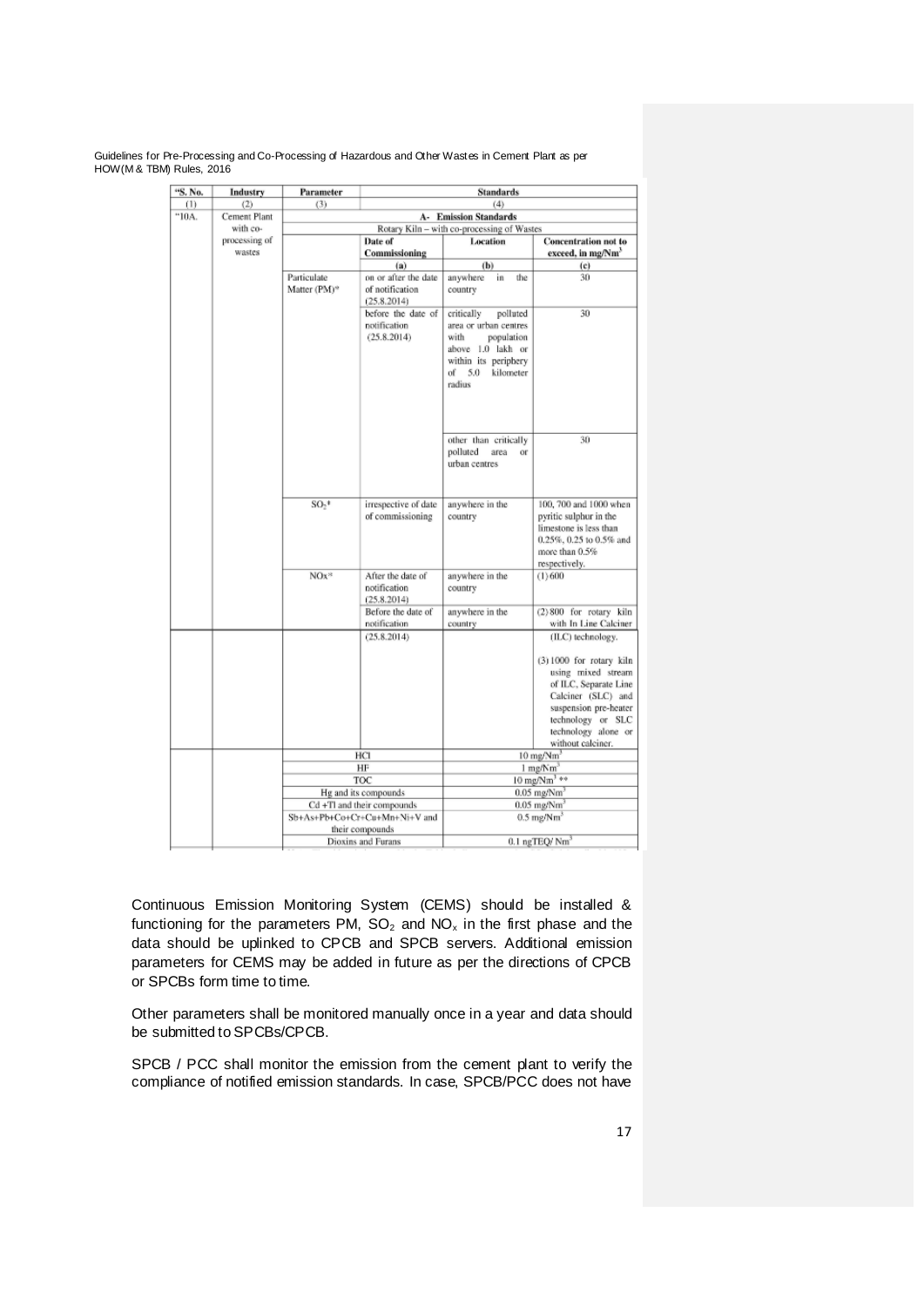the emission monitoring facilities, they can engage any EPA recognized / NABL accredited laboratory for the purpose.

#### **9.0 Procedure for obtaining Authorisation**

For co-processing of hazardous and other wastes, cement plants shall obtain Consent to Establish (CTE) and Consent to Operate (CTO) prior to obtaining authorisation under HOWM Rules, 2016.

The proposal for co-processing may include any kind of hazardous & other waste (as listed in the Schedules of HOWM rules, 2016) and non-hazardous wastes such as segregated combustible fractions from MSW, Refuse Derived Fuel (RDF) from MSW, Plastic wastes, Tyre chips, biomasses, food and other products, agro-wastes etc. with exceptions as described in section 7.1 of this guidelines.

The cement plants /standalone pre-processing facilities / TSDFs shall have valid authorisation for receiving, transporting, handling, storing, pre-processing or co-processing of hazardous and other wastes, for which they shall apply for authorisation as per Form 1 of HOWM Rules, 2016.

Application for authorisation shall provide details of the infrastructure available at their end to receive, characterize, transport, handle, store, pre-process and co-process wastes with minimum requisite facilities as specified in section 3.0 and 6.0 of these guidelines.

SPCB / PCC shall undertake physical inspection and verify the required equipment for pre-processing and co-processing of hazardous and other wastes. Format for verifying adequacy of the infrastructure for Pre-processing / Co-processing of waste materials is given below;

| S.No | <b>Type of operations</b>                             | <b>Check-list</b>                                                                                                                           |
|------|-------------------------------------------------------|---------------------------------------------------------------------------------------------------------------------------------------------|
|      | Nature<br>the<br>of<br>waste<br>materials applied for | a. Solid<br>Liquid<br>b.<br>Sludge<br>C.<br>Gas<br>d.<br>e. Hazardous<br>f.<br>Non-Hazardous<br>g. Flammable<br>h. Toxic<br>i.<br>Corrosive |
| Ϊİ   | Type of packaging                                     | Explosive<br>a. Liners<br>b. Bags Small / Jumbo<br>c. Drums<br>d. Containers                                                                |

#### **Format for verifying adequacy of the infrastructure for Pre-processing / Co-processing of waste materials**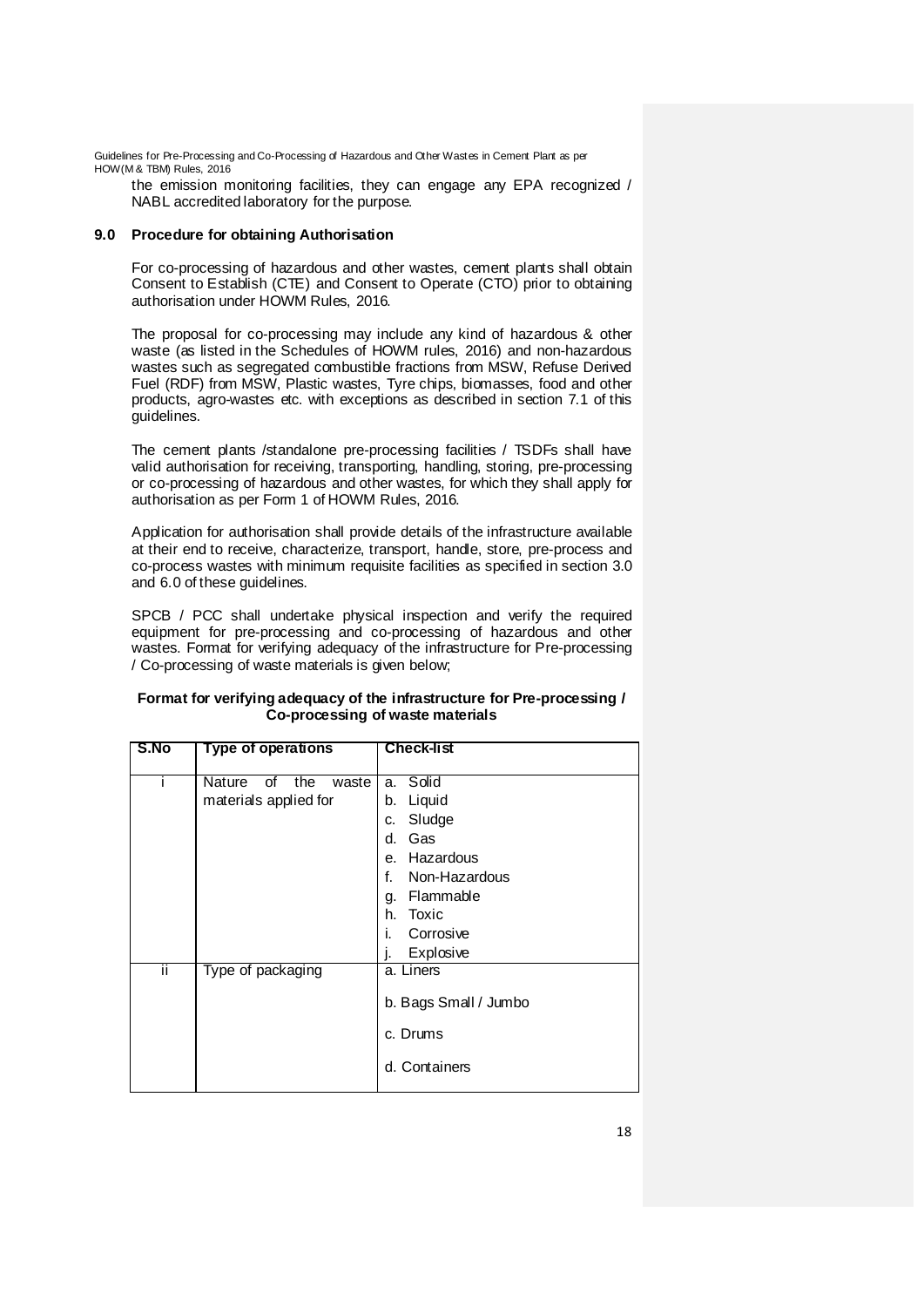| S.No                    | <b>Type of operations</b>                | <b>Check-list</b>                                                                                                       |
|-------------------------|------------------------------------------|-------------------------------------------------------------------------------------------------------------------------|
|                         |                                          | e. Bulkers                                                                                                              |
|                         |                                          | f. Tankers                                                                                                              |
|                         |                                          | g. Other (pl specify)                                                                                                   |
| Ϊij                     | Type of material handled                 | Solids<br>a.<br>b. Liquids<br>Sludges<br>C.<br>d.<br>Gases<br>e. Flammable<br>f.<br>Toxic<br>Corrosive<br>g.            |
| iv                      | Reception                                | Weighing bridge                                                                                                         |
| $\overline{\mathsf{v}}$ | Type packaging                           | Loose                                                                                                                   |
|                         |                                          | <b>Bags</b>                                                                                                             |
|                         |                                          | Drums                                                                                                                   |
|                         |                                          | Containers                                                                                                              |
|                         |                                          | <b>Bulkers</b>                                                                                                          |
|                         |                                          | <b>Tankers</b>                                                                                                          |
| Νj                      | Laboratory for Waste<br>characterisation | a. Yes                                                                                                                  |
|                         |                                          | b. No                                                                                                                   |
| vii                     | Storage                                  | Covered sheds                                                                                                           |
|                         |                                          | Impervious flooring                                                                                                     |
|                         |                                          | Storage tanks/Containers/bins                                                                                           |
| viii                    | Size<br>Equipment<br>for<br>reduction    | Shredder, Grinder, mixers, Cutter,<br>Hammer, Jaw Crusher, Chipper,<br>Hydro-pulper machines others<br>(pl.<br>specify) |
| ix                      | Feed material preparation<br>equipment   | Impregnation                                                                                                            |
|                         |                                          | Drying,                                                                                                                 |
|                         |                                          | Screening                                                                                                               |
|                         |                                          | Crushing                                                                                                                |
|                         |                                          | Pelletisation                                                                                                           |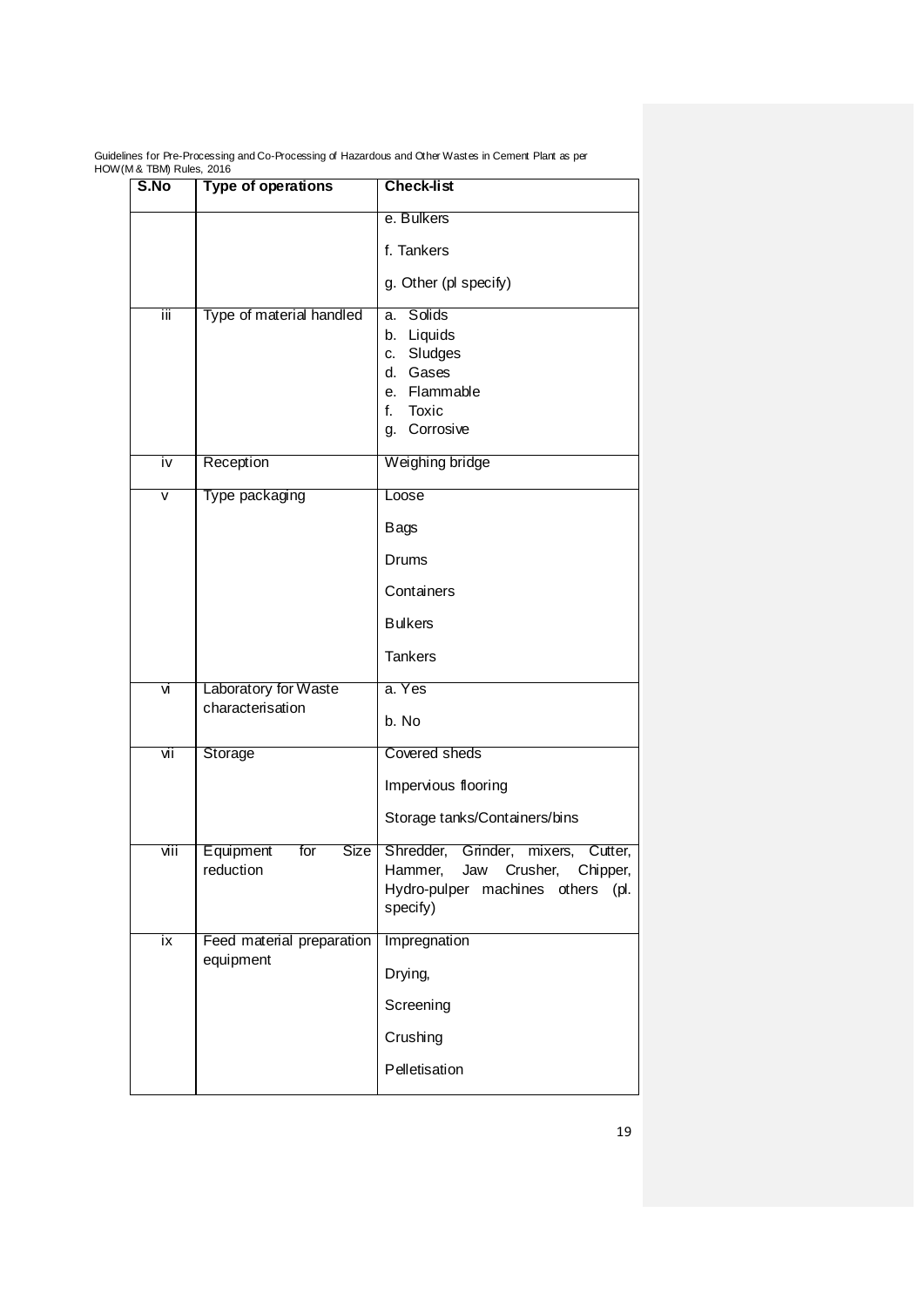| S.No | <b>Type of operations</b>                   | <b>Check-list</b>                                                                |
|------|---------------------------------------------|----------------------------------------------------------------------------------|
|      |                                             | Granulation                                                                      |
|      |                                             | Others                                                                           |
| X    | Moving machinery                            | like trucks, Bob cat, Forklifts, loaders,                                        |
|      |                                             | dumpers,<br>Arm<br>handlers,<br>Wheal<br>loaders, Crawler loaders, Telescopic    |
| хi   | sorting equipment                           | Metal<br>detectors, Electro-Magnetic<br>separators, etc.                         |
| xii  | Screening material                          | Disc screen, Rotary screen, Trommel<br>screen, Oscillating screens etc.          |
| xiii | Conveyers<br>to transport                   | conveyors,<br>Inclined<br><b>B</b> elt<br>belt                                   |
|      | the material from one to<br>another place   | conveyors, Cleated belt conveyors,<br>chain conveyors, bucket conveyors,         |
|      |                                             | closed conveyors, pipe conveyors etc                                             |
| xiv  | Feeding arrangements                        | Weigh<br>feeders<br>(Volumetric<br>and                                           |
|      |                                             | Gravimetric<br>feeding), Apron<br>and<br>Gottwald feeders etc. for liquid, solid |
|      |                                             | and semi-solid waste feeding.                                                    |
|      |                                             |                                                                                  |
|      |                                             | Facilities for impregnation of wastes.                                           |
| XV   | Safety equipment                            | Rotary Air Lock, Safety shut off gate,                                           |
|      |                                             | Double slide gates are utilized into the<br>feeding mechanism to avoid any back  |
|      |                                             | fire due to any pressure build-up into                                           |
|      |                                             | the kiln.                                                                        |
| xvi  | <b>Fugitive Emission Control</b><br>Systems | Fume extraction systems with vacuum<br>ducts                                     |
|      |                                             | Scrubbers / bag filters /                                                        |
|      |                                             | VOC emission control systems                                                     |
|      |                                             | Biological treatment etc.                                                        |
|      |                                             | ID fan and stack.                                                                |
|      |                                             |                                                                                  |
| xvii | Fire protection                             | Yes                                                                              |
|      | Approved design should<br>be provided       | <b>No</b>                                                                        |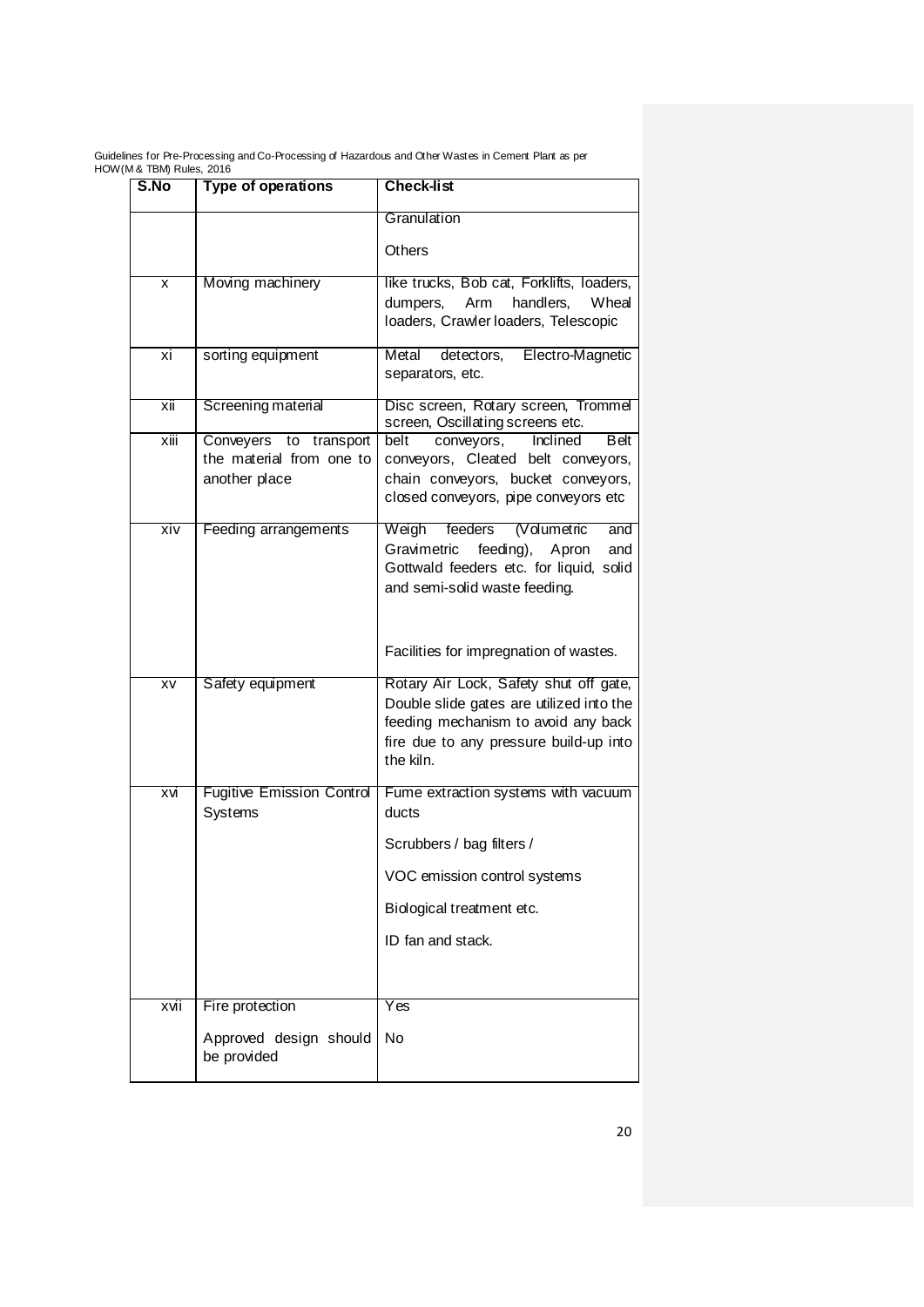| $\alpha$ rules, 2010<br>S.No | <b>Type of operations</b>                                                                                                                                         | <b>Check-list</b>                   |
|------------------------------|-------------------------------------------------------------------------------------------------------------------------------------------------------------------|-------------------------------------|
| xviii                        | Spillage/leachate<br>collection / containment<br>measures.<br>Collection<br>pits,<br>impervious<br>liners,<br>segregation<br>of<br>stom<br>water drainage systems | Yes<br>No                           |
| xix                          | fittings<br>Electrical<br>Equipment / Systems are<br>designed<br>to<br>handle<br>flammable<br>explosive<br>$\prime$<br>materials (If relevant)                    | Yes<br>No                           |
| $\overline{XX}$              | Odour control<br>The facility must have<br>appropriate odor control<br>facility to deal with the<br>odor nuisance.                                                | Yes<br>No                           |
| xxi                          | Safety Equipment<br>Provision of emergency<br>showers and eye wash<br>stations,<br>PPEs, ear-plug etc.                                                            | Yes<br>No<br>Remarks:               |
| xxii.                        | Facilities implemented at<br>the location have been<br>approved by the office of<br>the Factory Inspector                                                         | Yes<br>No                           |
| xxiii.                       | Facility has implemented<br>monitoring plan<br>for<br>a<br>checking the health of the<br>operating personnel<br>as<br>the<br>statutory<br>per<br>requirement      | Yes<br>No                           |
| xxiv.                        | Facility has prepared an<br>Emergency<br>Response<br>Plan                                                                                                         | Yes<br>No                           |
| XXV.                         | CEMS installed for PM,<br>NOx& SO <sub>2</sub> and connected<br>to SPCB / CPCB<br>for                                                                             | Yes<br>$\overline{a}$ .<br>No<br>b. |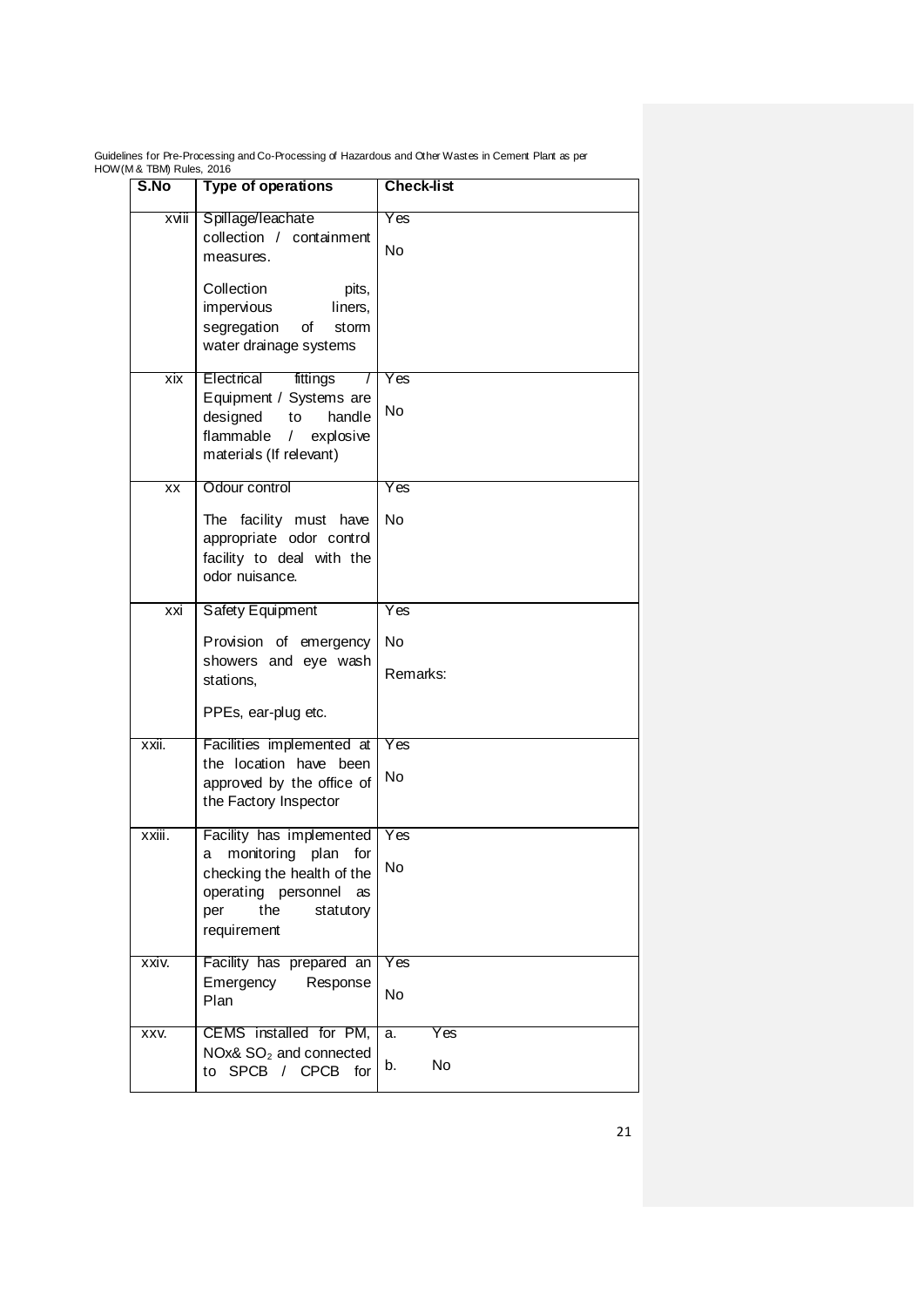| S.No | Type of operations       | <b>Check-list</b> |
|------|--------------------------|-------------------|
|      | online data transmission |                   |

SPCBs shall attach the verified check-list to their inspection report. In case of refusal, SPCB shall communicate the reasons for the same.

SPCBs may also grant authorization for utilization of chemical gypsum, stabilized jarosite, other similar waste material having potential to be used as set retarder and other high volume low-effect wastes as specified under HOWM Rules, 2016 in cement mill, for which cement plant shall apply to SPCB in form 1. Cement plant shall provide details of the infrastructure available at their end to receive, characterize, transport, handle, store, preprocess and utilize wastes and illustrate their suitability to manage these wastes in an environmentally sound and safe manner with requisite facilities given in section 3.0 and 6.0 as applicable.

Waste generator shall also obtain authorisation for sending chemical gypsum, stabilized jarosite, and other high volume low-effect wastes as specified under HOWM Rules, 2016 for utilization in cement mill.

Before undertaking pre-processing or co-processing of a waste stream which were introduced for co-processing or pre-processing, the facility operator shall give intimation to SPCB / PCC as per the format given at Annexure - 5

\*\*\*\*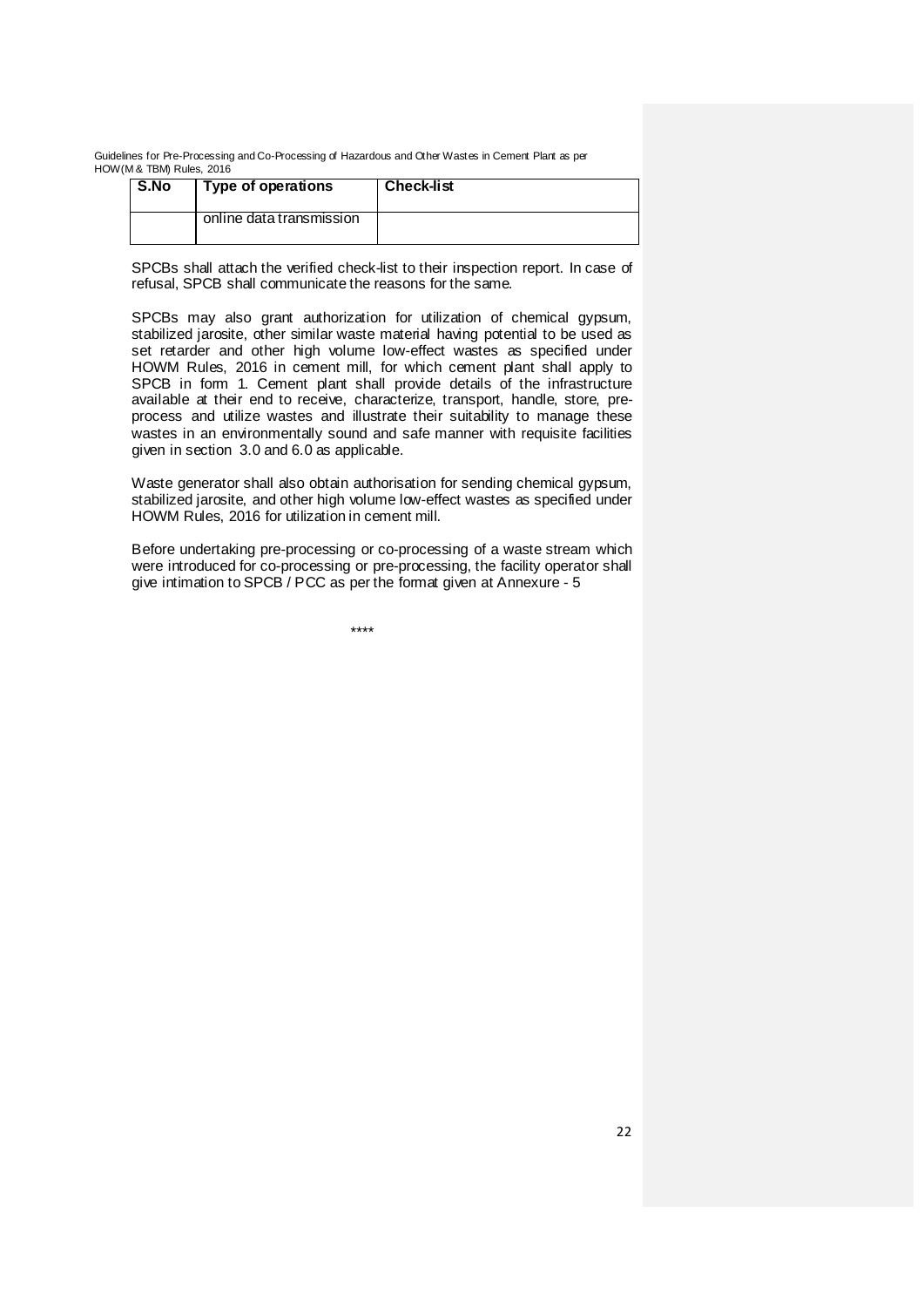**Annexure 1**

**Schematic Representation of Pre and Co-Processing in Cement Kiln**

# **Co-Processing**



**Different Feeding System**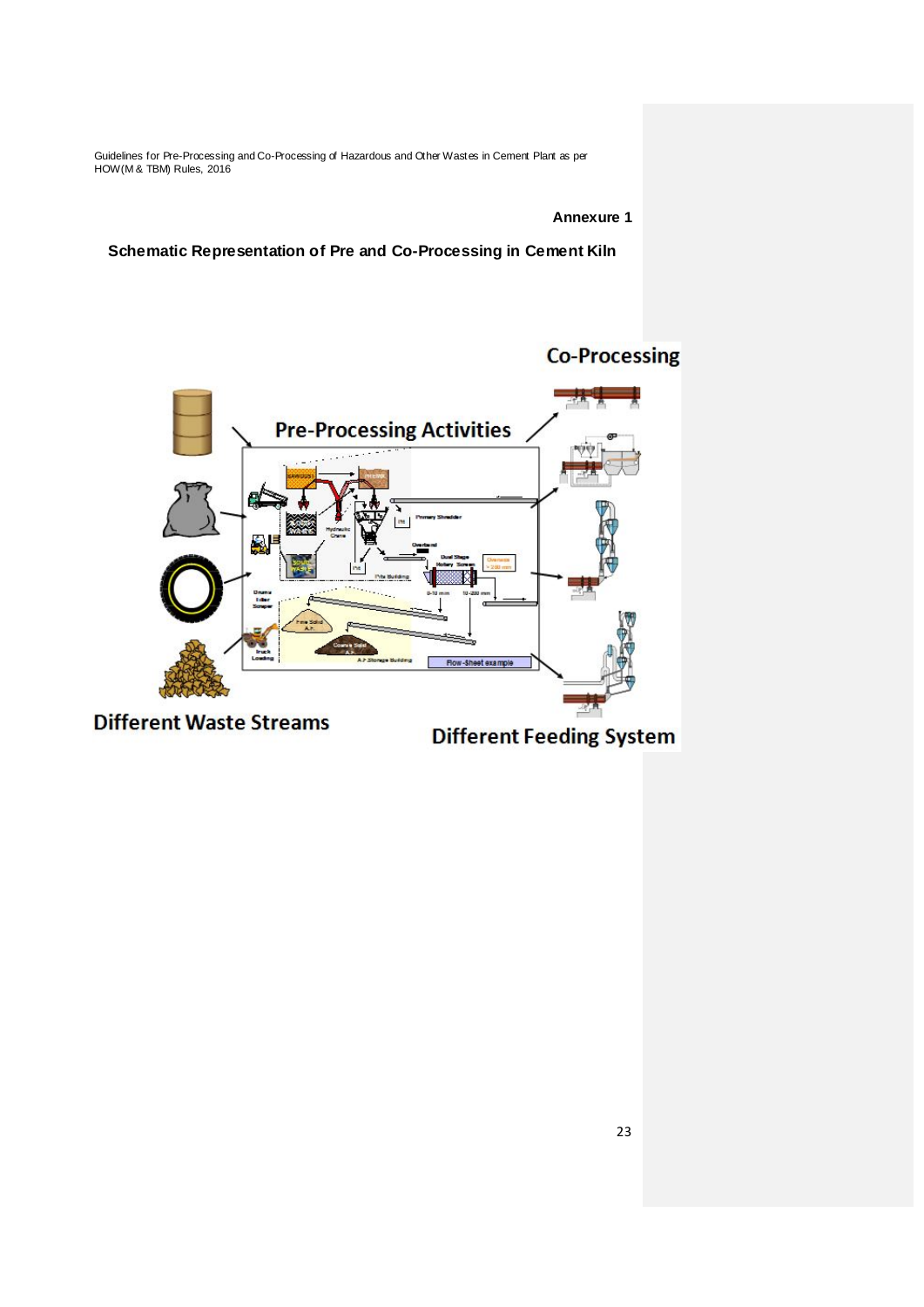#### **Annexure-2**

# **Collection & Transportation of Hazardous Wastes**

The occupier of the hazardous waste shall ensure that wastes are packaged in a manner suitable for safe handling, storage and transport as specified in section 5.2 of these guidelines. Labeling on packaging is readily visible and material used for packaging shall withstand physical conditions and climatic factors as specified in Section 5.3.

In case of transportation of hazardous and other waste, the responsibility of the safe transport shall be either of the sender or the receiver whosoever arranges the transport and has the necessary authorization for the transport from the concerned State Pollution Control Board. The authorization for the transport shall be obtained either by the sender or the receiver on whose behalf the transport is being arranged.This responsibility should be clearly indicated in the manifest. Thus the occupier involved in transportation of hazardous wastes for co-processing or preprocessing shall comply with the following requirements;

- (a) Ensure that information regarding characteristics of wastes particularly in terms of being corrosive, reactive, Ignitable or toxic is provided on the label.
- (b) The transport of hazardous waste containers shall be in accordance with the provisions of the Hazardous and other Wastes (Management and Transboundary Movement) Rules, 2016, (herein after referred as HW (M & TBM) Rules) and the rules made by the Central Government under the Motor Vehicle Act, 1988 and other guidelines issued from time to time.
- (c) Provide the relevant information in Form 9 to the transporter, regarding the hazardous nature of the waste and measures to be taken in case of an emergency and shall mark the hazardous wastes containers as per Form 8.
- (d) All hazardous waste containers shall be provided with a general label as given in Form 8 of the HW (M& TBM) Rules.
- (e) Intimate both the State Pollution Control Boards before handing over the waste to the transporter.In case of transportation of hazardous through a State other than the State of origin and destination, the sender shall give prior intimation to the concerned State Pollution Control Boardof the States of transit before handing over the hazardous wastes to the transporter.
- (g) Manifest System shall be applicable for movement of wastes within the country only
- h) The sender of the waste shall prepare seven copies of the Manifest in Form 10comprising of colour code indicated below and all seven copies shall be signed by the sender:

| Copy number with | Purpose                                                                                                        |
|------------------|----------------------------------------------------------------------------------------------------------------|
| colour code      |                                                                                                                |
| Copy 1 (White)   | To be forwarded by the sender to the State Pollution<br>Control Board or Committee after signing all the seven |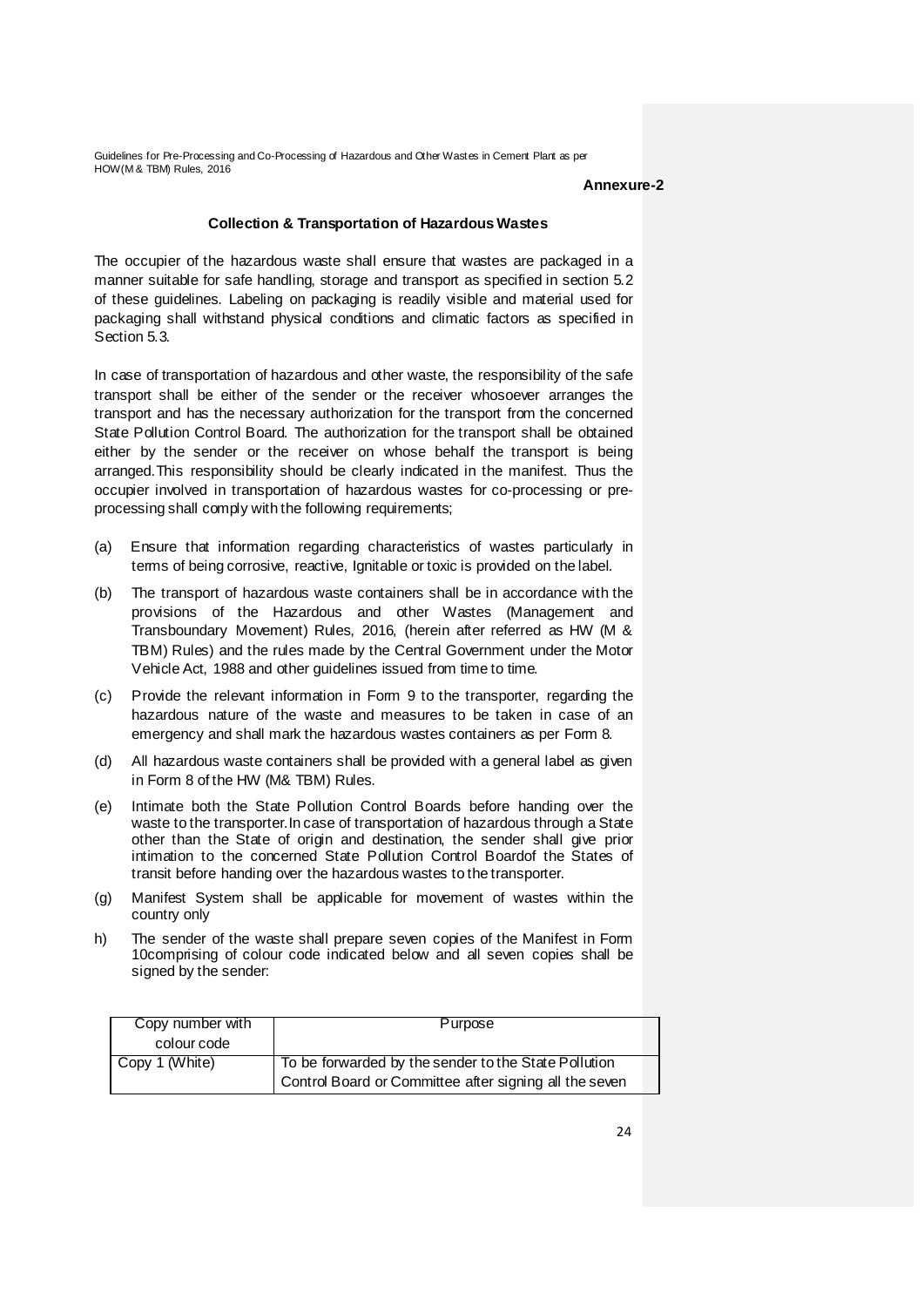|                 | copies.                                                     |
|-----------------|-------------------------------------------------------------|
| Copy 2 (Yellow) | To be retained by the sender after taking signature on it   |
|                 | form the transporter and the rest of the five copies to be  |
|                 | carried by the transporter.                                 |
| Copy 3 (Pink)   | To be retained by the receiver (actual user or treatment    |
|                 | storage and disposal facility operator) after receiving the |
|                 | waste and the remaining four copies are to be duly signed   |
|                 | by the receiver.                                            |
| Copy 4 (Orange) | To be handed over to the transporter by the receiver after  |
|                 | accepting waste.                                            |
| Copy 5 (Green)  | To be sent by the receiver to the State Pollution Control   |
|                 | board/Committee.                                            |
| Copy 6 (Blue)   | To be sent by the receiver to the sender.                   |
| Copt 7 (Grey)   | To be sent by the receiver to the State Pollution Control   |
|                 | Board of the sender in case the sender is in another State. |

#### *Note:*

- *i. The sender shall forward copy 1 (white) to the State Pollution Control Board, and in case of hazardous waste is likely to be transported through any transit State, the sender shall intimate State Pollution Control Boards of the transit States about the movement of the waste.*
- *ii. No transporter shall accept waste from the sender for transport unless it is accompanied by signed copies 3 to 7 of the manifest.*
- *iii. The transporter shall submit copies 3 to 7 of the manifest duly signed with date to the receiver along with the waste consignment.*
- *iv. The receiver after acceptance of the waste shall hand over copy 4 (orange) to the transporter and send copy 5 (green) to his State Pollution Control Board and send copy 6 (blue) to the sender and the copy 3 (pink) shall be retained by the receiver.*
- *v. The copy 7 (grey) shall only be sent to the State Pollution Control Board of the sender, if the sender in another State.*
- i) The transporter engaged for transportation of hazardous wastes for coprocessing meets the following requirements;
	- i) Vehicle used for transportation shall be in accordance with the provisions under the Motor Vehicle Act, 1988, and rules made thereunder.
	- ii) Transporter shall possess requisite copies of the certificate (valid authorization obtained from the concerned SPCB/PCC for transportation of waste by the waste generator and operator of a facility) for transportation of hazardous waste.
	- iii) Transporter should have valid "Pollution under Control Certificate" (PUCC) during the transportation of hazardous waste and shall be properly displayed.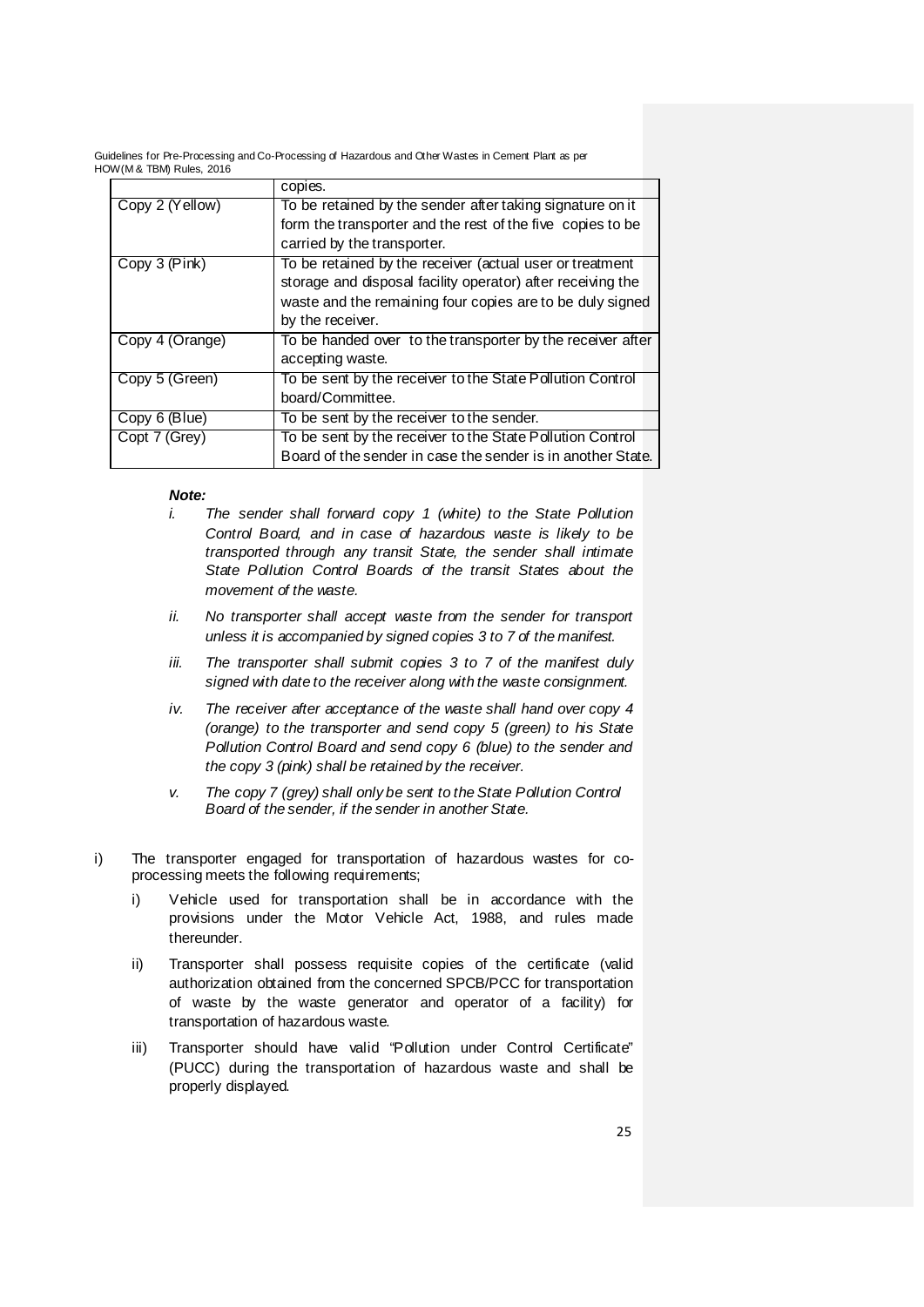- iv) Vehicle shall be painted preferably in blue colour with white strip of 15 to 30 cm width running centrally all over the body. This is to facilitate easy identification.
- $\forall$  Vehicle should be fitted with mechanical handling equipment as may be required for safe handling and transportation of the wastes.
- vi) The words "HAZARDOUS WASTE" shall be displayed on all sides of the vehicle in Vernacular Language, Hindiand English.
- vii) Name of the facility operator or the transporter, as the case may be, shall be displayed.
- viii) Emergency phone numbers and TREM Card in Form 9 of HW (M& TM) Rules,2016.
- ix) Vehicle shall be fitted with roll-on /roll-off covers if the individual containers do not possess the same.
- x) Carrying of passengers is strictly prohibited and those associated with the waste haulers shall be permitted only in the cabin.
- xi) Transporter shall carry documents of manifest for the wastes during transportation as required under Rule 19 of the HW (M & TBM) Rules.
- xii) The trucks shall be dedicated for transportation of hazardous wastes and they shall not be used for any other purpose.
- xiii) Each vehicle shall carry first-aid kit, spill control equipment and fire extinguisher.
- xiv) Hazardous Waste transport vehicle shall run only at a speed specified under Motor Vehicle Act in order to avoid any eventuality during the transportation of hazardous waste.
- $xv$ ) Educational qualification for the driver shall be minimum of  $10<sup>th</sup>$  pass (SSC). The driver of the transport vehicle shall have valid driving license of heavy vehicles from the State Road Transport Authority and shall have experience in transporting the chemicals.
- xvi) Driver (s) shall be properly trained for handling the emergency situations and safety aspects involved in the transportation of hazardous wastes. He should aware of procedures outlined in Emergency Response Plan and trained on emergency spill control procedures.
- xvii) The design of the trucks shall be such that there is no spillage during transportation.

#### **Responsibilities of the hazardous waste Transporter**

The sender or receiver whoever is involved in transportation of hazardous wastes shall be responsible for:

i) Obtaining requisite authorization from SPCB/PCC for transport of hazardous waste (in addition to any other permission that may be required under the Motor Vehicle (Amendment) Act of 1981).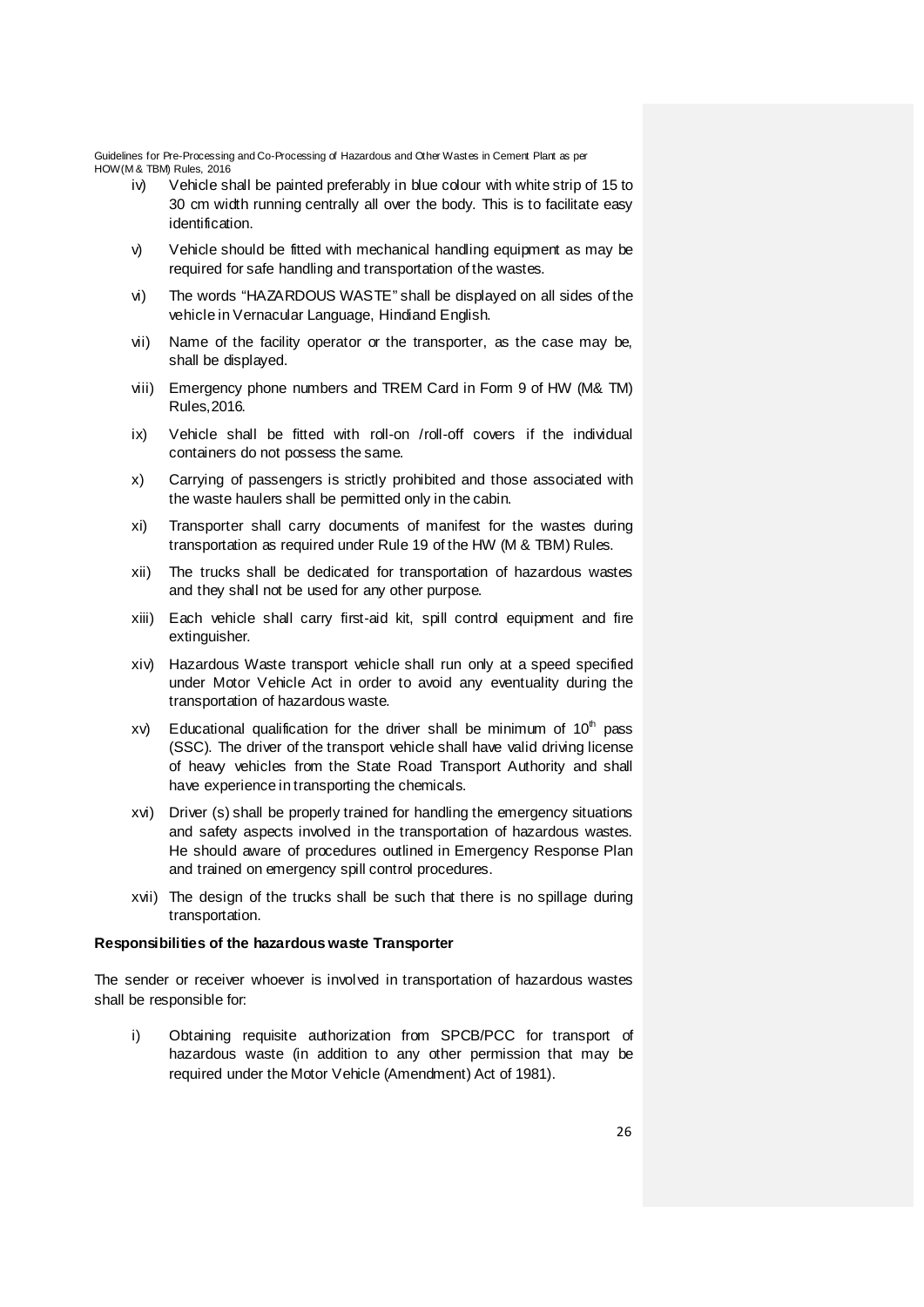- ii) The transport vehicles shall be designed suitably to handle and transport the hazardous wastes of various characteristics.
- iii) The transporting should follow all the Rules pertaining to transportation of hazardous waste as stipulated under HW (M& TM) Rules,2016.
- iv) Transporting the wastes in closed container at all time.
- v) Delivering the wastes at designated points only.
- vi) Informing SPCB/PCC in Form 11 of the HW (M & TBM) Rules, or local authority, occupier / operator of a facility, and others concerned immediately in case of spillage, leakage or other accidents during transportation.
- vii) The transporter shall train the driver with regard to the emergency response measures to be taken during the transportation of waste.
- viii) Cleaning of vehicles shall be carried out at designated places as authorized by SPCB/PCC.
- ix) Clean-up in case of contamination Liable for taking up immediate emergency response measures in the event of spillage, improper disposal, fire or mishandling of hazardous waste. The main objective of the emergency response measures is to secure immediate human & environmental safety and contain/control further spillage or release of hazardous waste or release of fumes/gases. Each occupier, transporter, operator or cement plant responsible for transportation of hazardous waste shall develop Emergency Response Plan (ERP) as stipulated in "Guidelines on Implementing Liabilities for Environmental Damages due to Handling & Disposal of Hazardous Waste and Penalty" published by CPCB.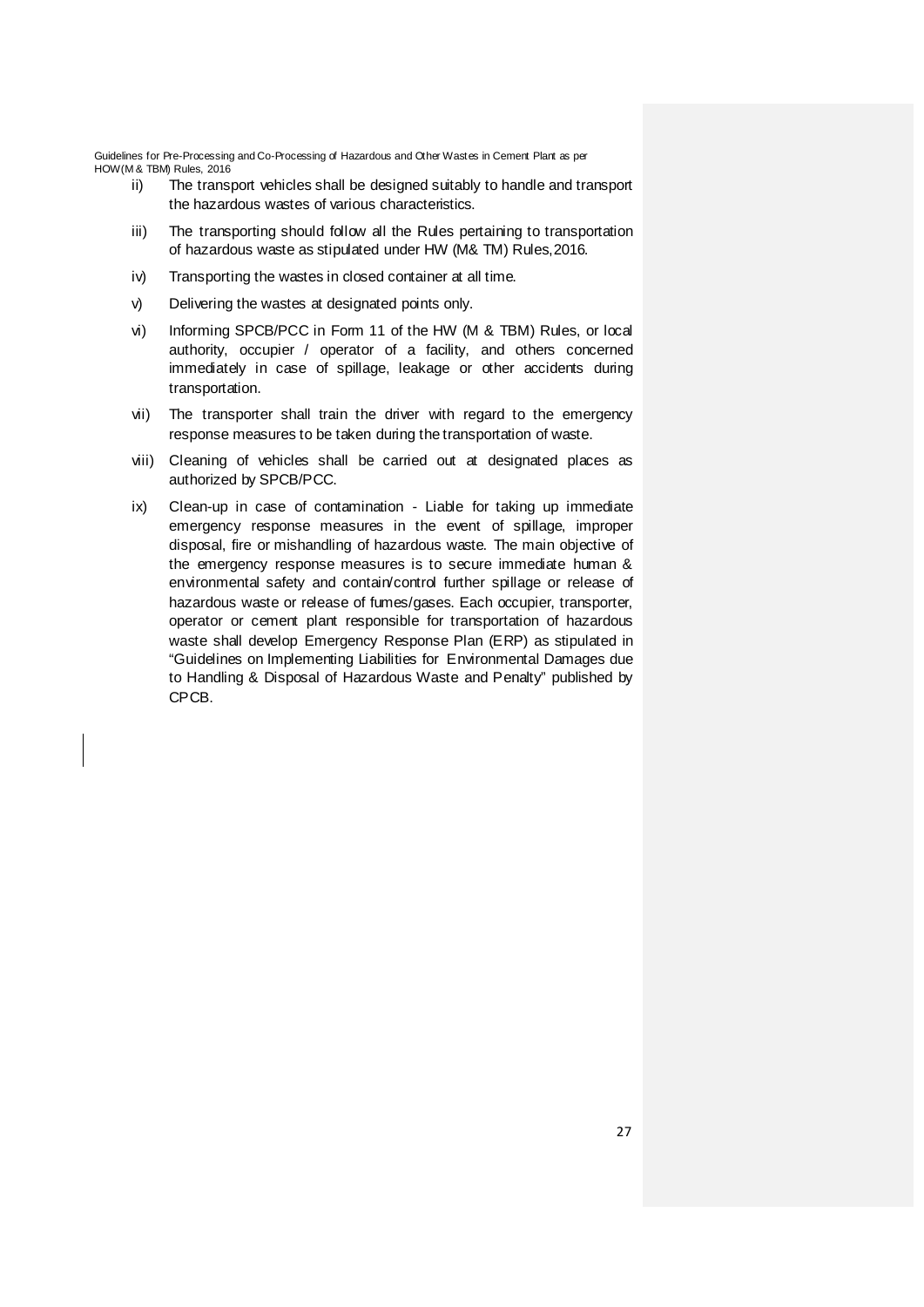#### **Letter of Intimation**

The letter of intimation to SPCBs in case of sending wastes for co-processing from one State to another State is given below:

| Date | 201 |
|------|-----|
|------|-----|

To,

State Pollution Control Board / Pollution Control Committee (Belonging to State in which waste generator is located)

Subject : Letter of intimation for sending our wastes for co-processing located in another state.

This is to inform you that we have finalized arrangement with \_\_\_\_\_\_\_\_\_\_\_\_ (Name of the cement plant) to send our following hazardous & other wastes to them for undertaking co-processing. This cement plant is located in the State of

\_\_\_\_\_\_\_\_\_\_\_\_\_\_\_\_\_\_.

 $\overline{\phantom{a}}$  , where the contract of the contract of the contract of the contract of the contract of the contract of the contract of the contract of the contract of the contract of the contract of the contract of the contr \_\_\_\_\_\_\_\_\_\_\_\_\_\_\_\_\_\_\_\_\_

|   | HW Category no. |
|---|-----------------|
|   | HW Category no. |
| 3 | HW Category no. |

The route of the vehicle transporting these wastes will be passing through following states.

- 1.
- 2.
- 3.

We agree to maintain appropriate date wise & waste wise records of transport and receipt of the same at the receiving cement plant for your kind review as per the need.

Further, as mandated by the rules, we agree to file returns to you towards the coprocessing of all the Hazardous Wastes carried out in our facility on an yearly basis.

| Yours faithfully,                      |            |
|----------------------------------------|------------|
| (Authorised Signatory)                 | Deleted: ¶ |
| Copy to SPCB / PCC (Receiving state)   |            |
| Copy to SPCB / PCC (in between states) | Deleted: ¶ |
|                                        |            |

\*\*\*\*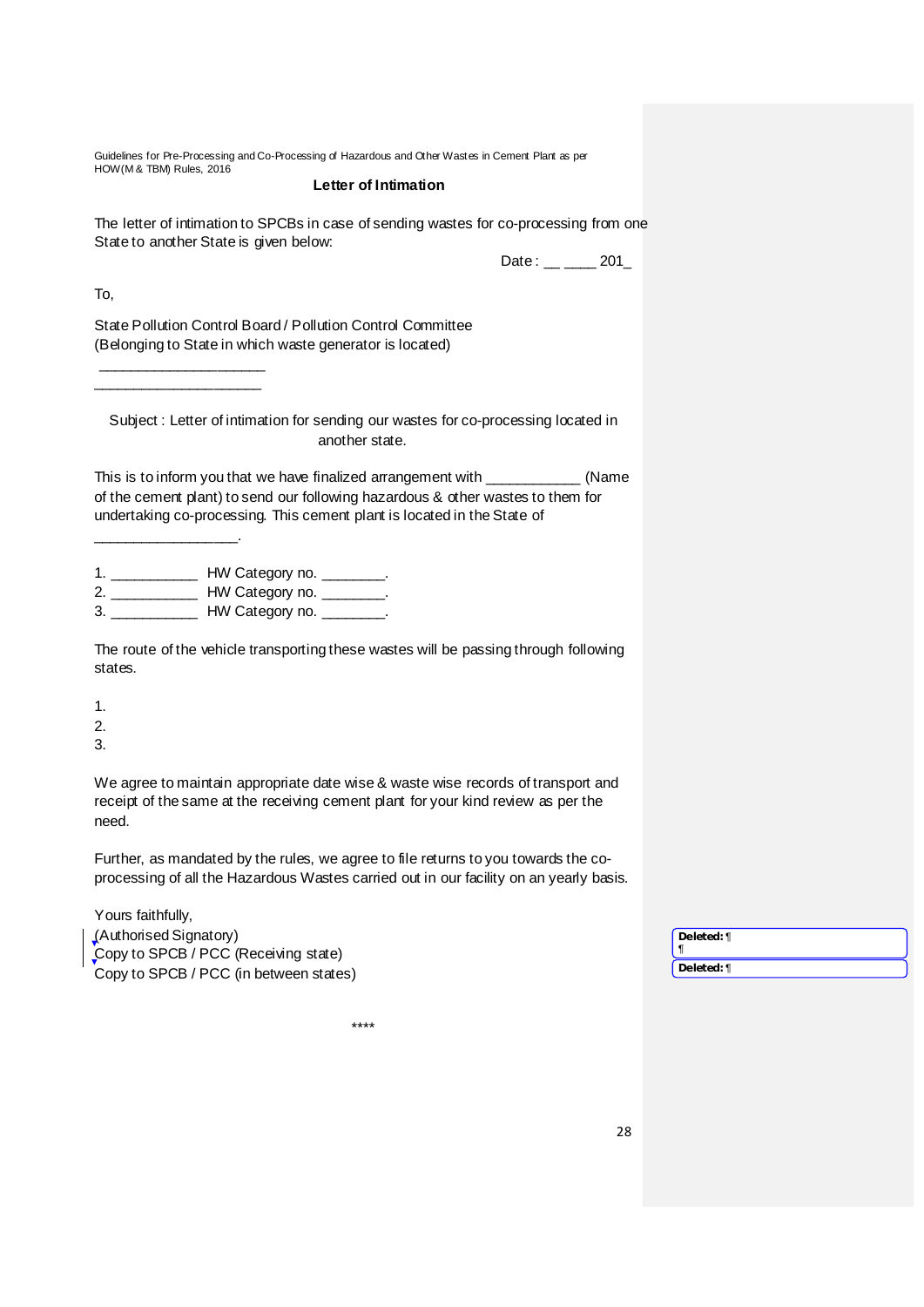#### **Annexure - 3**

#### **Storage And Handling Requirements For Hazardous And Other Wastes**

The minimum requirements for ensuring safe storage of hazardous and other wastes at TSDFs / Cement Plants / Standalone Pre-processing facilities shall be as below.

#### **Storage Sheds**

- i. Flammable, ignitable, reactive and non-compatible wastes should be stored separately and never should be stored in the same storage shed.
- ii. Storage area may consist of different sheds for storing different kinds of hazardous wastes and these sheds should be provided with suitable openings.
- iii. Adequate storage capacity (i.e. 25% of the annual capacity of the hazardous waste utilization as a supplementary resource or for energy recovery, or after processing) should be provided in the premises.
- iv. Storage area should be designed to withstand the load of material stocked and any damage from the material spillage.
- v. Storage area should be provided with the flameproof electrical fittings and it should be strictly adhered to.
- vi. Automatic smoke, heat detection system should be provided in the sheds. Adequate fire fighting systems should be provided for the storage area, along with the areas in the facility.
- vii. There should be at least 15 m distance between the storage sheds.
- viii. Loading and unloading of wastes in storage sheds should only be done under the supervision of the well trained and experienced staff.
- ix. Fire break of at least 04 meter between two blocks of stacked drums should be provided in the storage shed. One block of drum should not exceed 300 MT of waste.
- x. Minimum of 1 meter clear space should be left between two adjacent rows of pallets in pair for inspection.
- xi. The storage and handling should have at least two routes to escape in the event of any fire in the area.
- xii. Doors and approaches of the storage area should be of suitable sizes for entry of fork lift and fire fighting equipment;
- xiii. The exhaust of the vehicles used for the purpose of handling, lifting and transportation within the facility such as forklifts or trucks should be fitted with the approved type of spark arrester.
- xiv. In order to have appropriate measures to prevent percolation of spills, leaks etc. to the soil and ground water, the storage area should be provided with concrete floor or steel sheet depending on the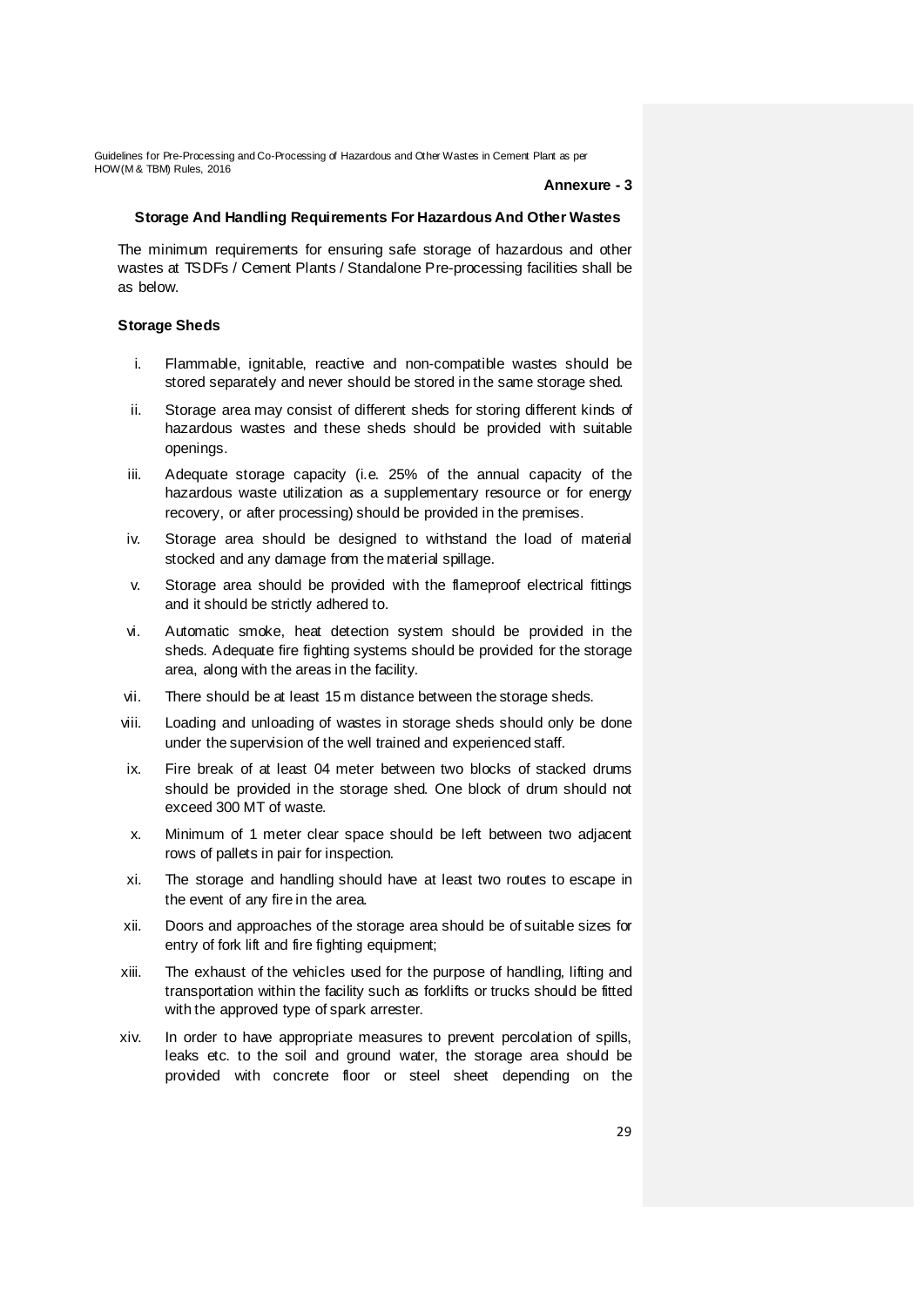characteristics of waste handled and the floor must be structurally sound and chemically compatible with wastes.

- xv. Measures should be taken to prevent entry of runoff into the storage area. The Storage area shall be designed in such a way that the floor level is at least 150 mm above the maximum flood level.
- xvi. The storage area floor should be provided with secondary containment such as proper slopes as well as collection pit so as to collect wash water and the leakages/spills etc.
- xvii. All the storage yards should be provided with proper peripheral drainage system connected with the sump so as to collect any accidental spills in roads or within the storage yards as well as accidental flow due to fire fighting.

# **Storage in Drums / Containers**

- i. The container shall be made or lined with the suitable material, which will not react with, or in other words compatible with the hazardous wastes proposed to be stored.
- ii. The stacking of drums in the storage area should be restricted to three meters high on pallets (wooden frames). Necessary precautionary measures should be taken so as to avoid stack collapse. However, for waste having flash point less than 65.5˚C, the drums should not be stacked more than one height.
- iii. Stacking of drums may be done on specially rakes designed for holding pallets up to three rows, with height not exceeding 4.5 meters.
- iv. No drums should be opened in the storage sheds for sampling etc. and such activity should be done in designated places outside the storage areas;
- **v.** Drums containing wastes stored in the storage area should be labeled properly indicating mainly type, quantity, characteristics, source and date of storing etc.

#### **Measures for Spillage/leakage control**

- i. The storage areas should be inspected daily for detecting any signs of leaks or deterioration if any. Leaking or deteriorated containers should be removed and ensured that such contents are transferred to a sound container.
- ii. Incase of spills / leaks/dry adsorbents/cotton should be used for cleaning instead of water.
- iii. Proper slope with collection pits be provided in the storage area so as to collect the spills/leakages.
- iv. Storage areas should be provided with adequate number of spill kits at suitable locations. The spill kits should be provided with compatible sorbent material in adequate quantity.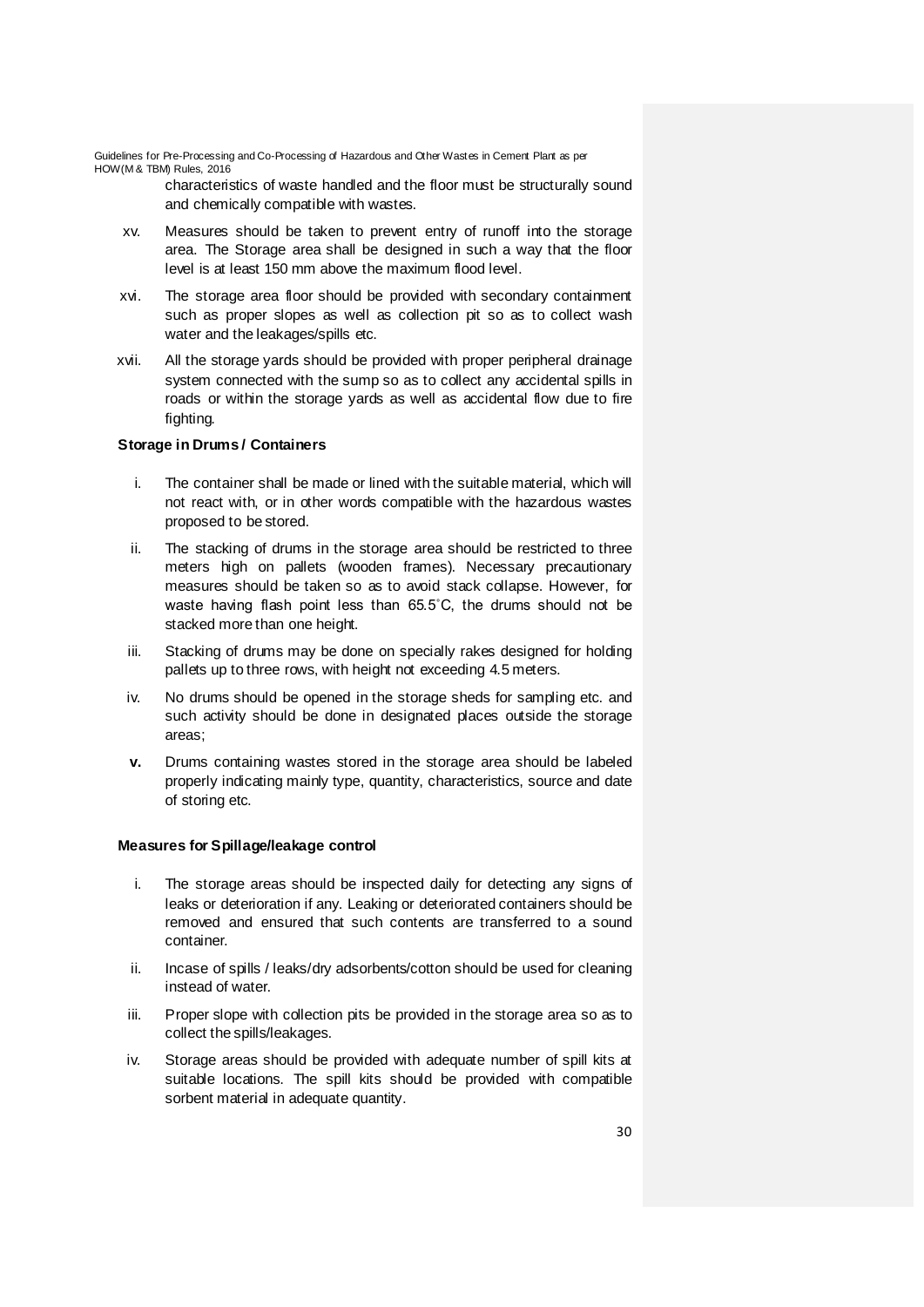#### **Record Keeping and Maintenance:**

Proper records with regard to the industry –wise type of waste received, characteristics as well as the location of the wastes that have been stored in the facility need to be maintained.

#### **Miscellaneous**

- i) Smoking shall be prohibited in and around the storage areas;
- ii) Good house-keeping need to be maintained around the storage areas.
- iii) Signboards showing precautionary measures to be taken, in case of normal and emergency situations should be displayed at appropriate locations.
- iv) To the extent possible, manual operations with in storage area should be avoided. In case of manual operation, proper precautions need to be taken, particularly during loading / unloading of liquid hazardous waste in drums.
- v) A system for inspection of storage area to check the conditions of the containers, spillages, leakages etc. should be established and proper records should be maintained.
- vi) The wastes containing volatile solvents or other low vapor pressure chemicals should be adequately protected from direct exposure to sunlight and adequate ventilation should be provided.
- vii) Tanks for storage of liquids waste should be properly dyked and should be provided with adequate transfer systems.
- viii) Storage sites should have adequate & prompt emergency response equipment systems for the hazardous waste stored on-site. This should include fire fighting arrangement based on the risk assessment, spill management, evacuation and first aid. For this purpose, on-site and offsite accident/emergency plan should be in place.
- ix) Immediately on receipt of the hazardous waste, it should be analyzed and depending upon its characteristics its storage should be finalized.
- x) Only persons authorized to enter and trained in hazardous waste handling procedures should have access to the storage site.
- xi) Mock drill for onsite emergency should be conducted regularly and records maintained.

#### **StorageTime**

Normal storage of incinerable hazardous wastes at TSDFs / Cement Plants / Standalone Pre-processing facilitiesshould be restricted to maximum of 3 months. However State Pollution Control Board/Pollution Control Committee may extend the period upto 6 months in accordance with the Hazardous and other wastes (M & TM) Rules, 2016.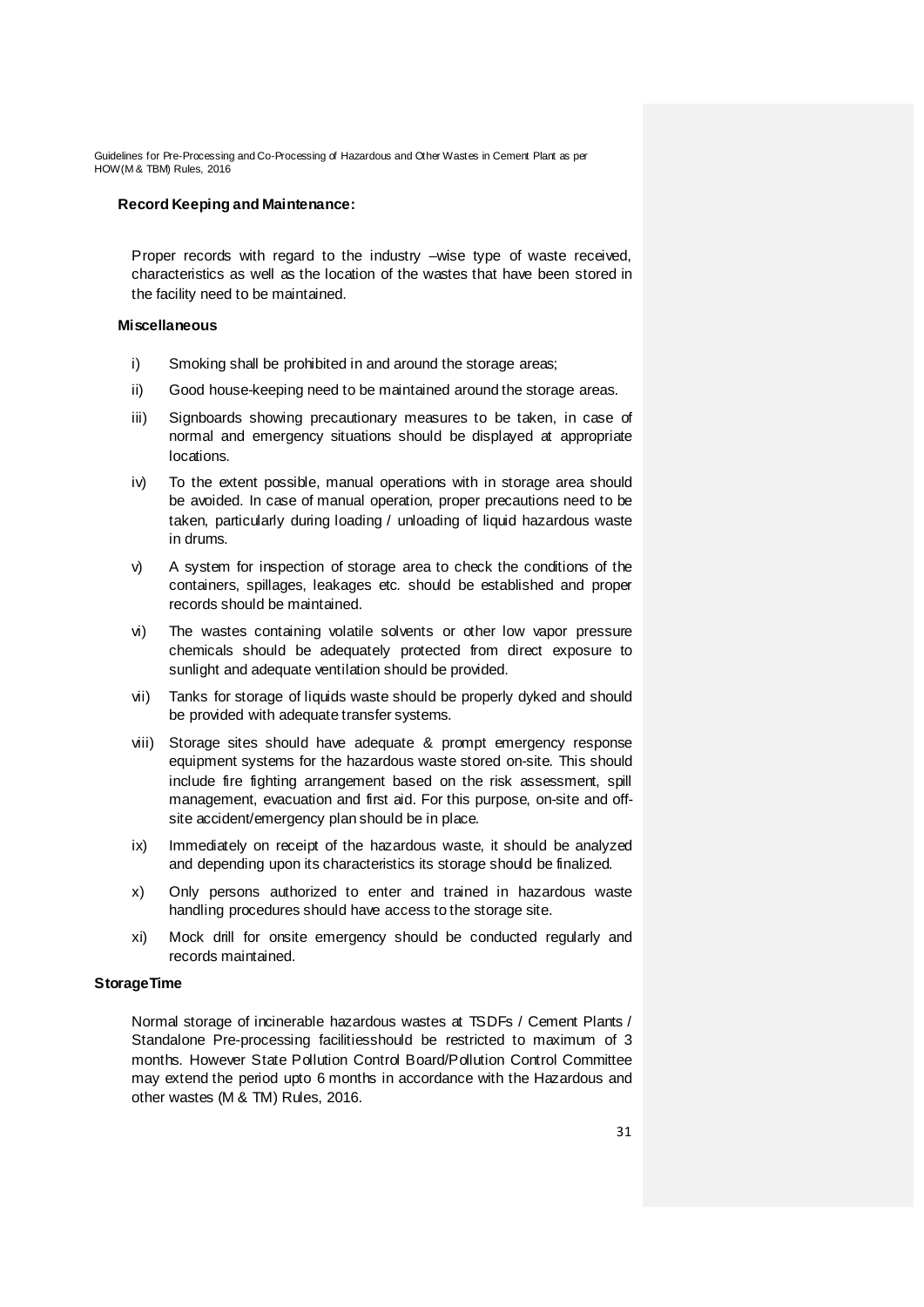# **Hazard Analysis and Safety Audit:**

For every pre-processing and co-processing facility, a preliminary hazard analysis should be conducted. Safety Audit internally by the Operator every year & externally once in two years by a reputed expert agency should be carried out and same should be submitted to the SPCB/PCC. The code of practice and reporting shall comply to IS 14489.

Such conditions should be stipulated by SPCBs while granting authorization under the HW (M & TBM) Rules to the operators / pre-processing / coprocessing facility.

\*\*\*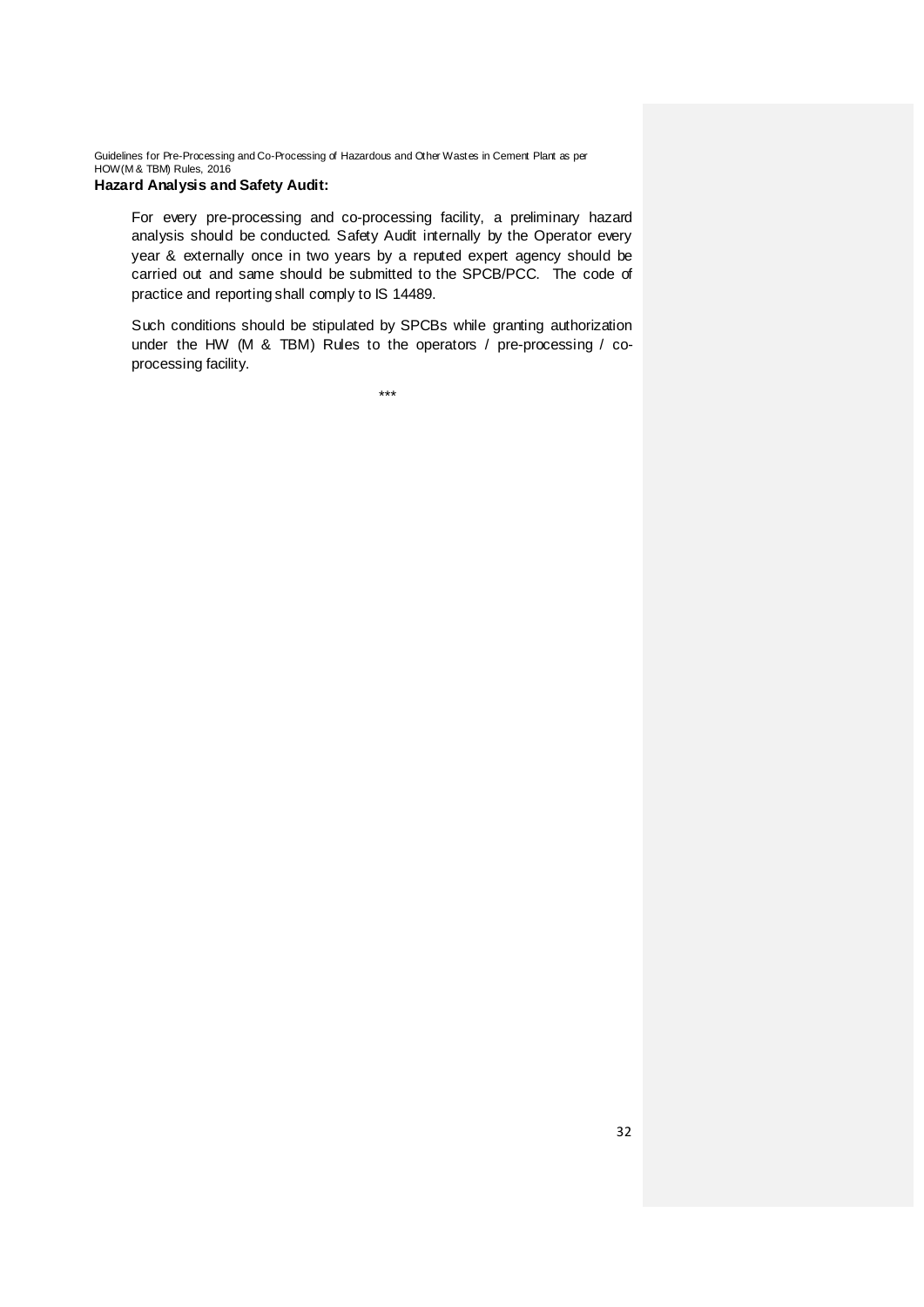**Annexure -4**



33